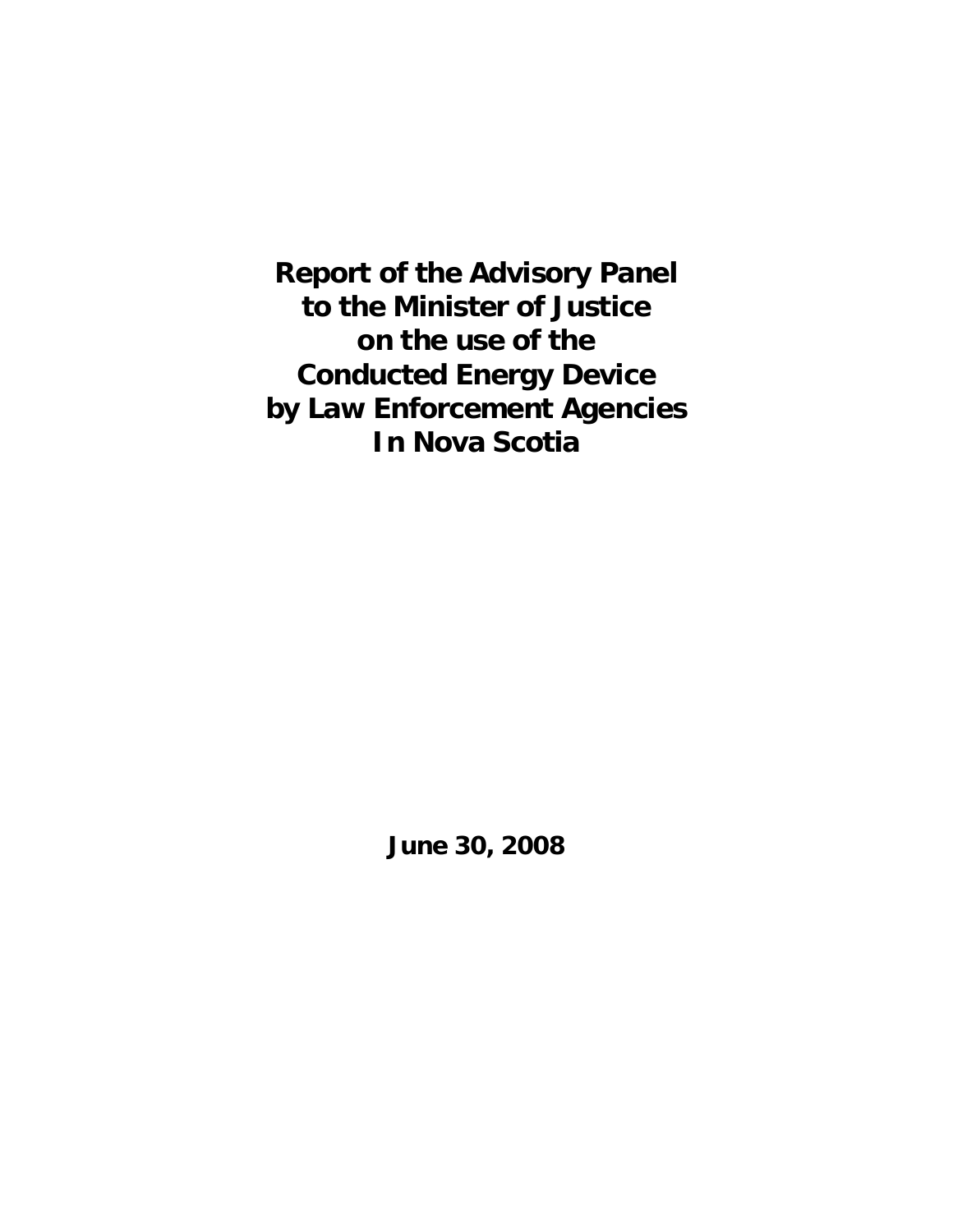June 30, 2008

The Honourable Cecil P. Clarke Minister of Justice and Attorney General of Nova Scotia

Mr. Minister:

On March 5, 2008 we were appointed as an advisory panel to review the Nova Scotia Conducted Energy Report and provide advice to you regarding the use of these devices by law enforcement agencies in this province.

We are pleased to provide this report on our findings and recommendations.

Respectfully submitted.

Alice Almond

Cape Breton Association for Safer Cape Breton Communities

Dr. Matthew Bowes Chief Medical Examiner, Nova Scotia

Gmstaues

The Honourable Constance Glube Retired Chief Justice of Nova Scotia

Christopher Murphy Chair, Department of Sociology and Social Anthropology Dalhousie University

**Ian Atkins** Assistant Commissioner Commanding Officer, "H" Division, RCMP

Tony Burbridge Deputy Chief, Halifax Regional Police

Dr. \$tan Kutcher **IWK/Maritime Outpatient Psychiatry**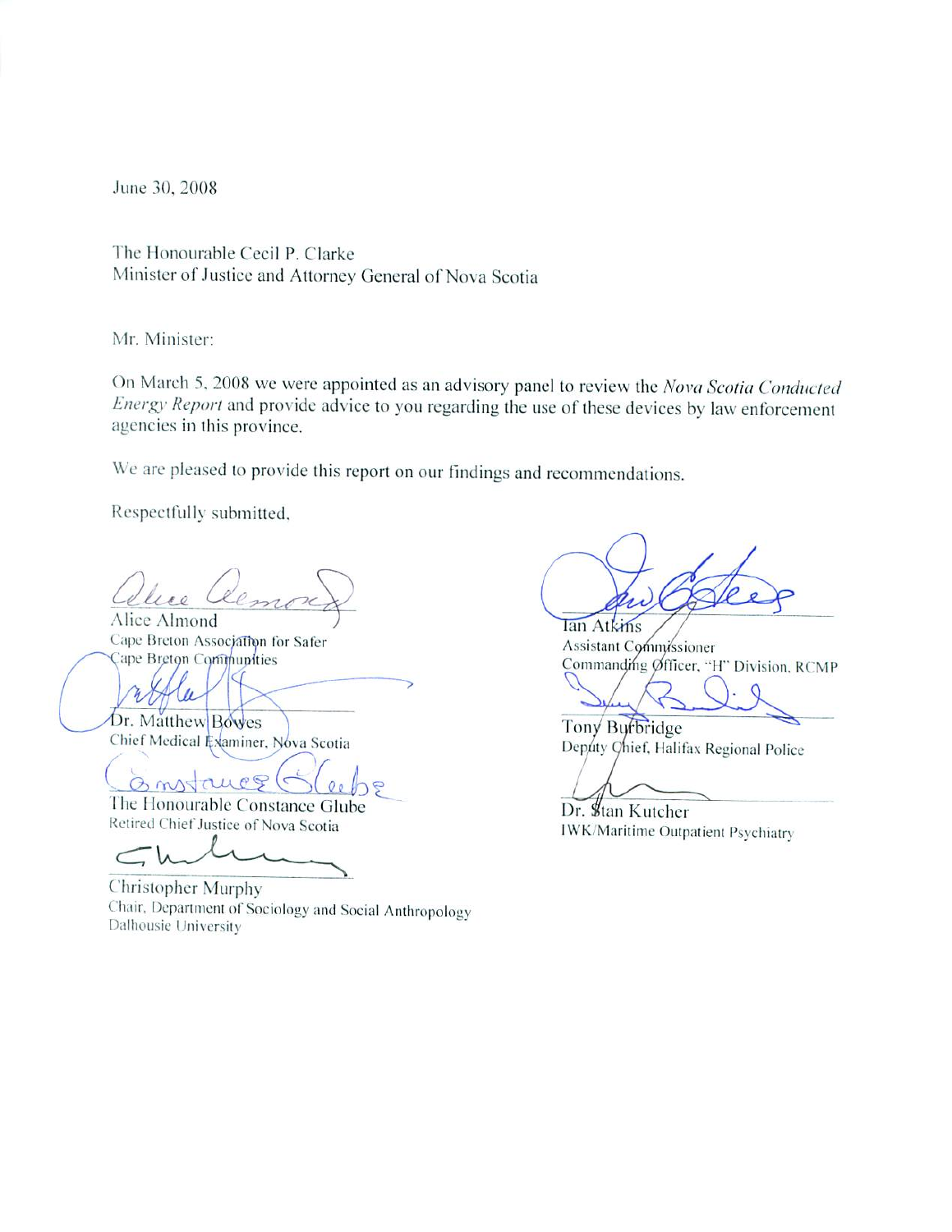# **Table of Contents**

| <b>Executive Summary</b>                                  | 3  |
|-----------------------------------------------------------|----|
| Introduction                                              | 11 |
| Background                                                | 14 |
| Safety of the Conducted Energy Device (CED)               | 15 |
| Data regarding the use of CEDs                            | 18 |
| Assessment of use of force devices                        | 19 |
| Appropriate use of the CED                                | 19 |
| Training                                                  | 23 |
| Public accountability                                     | 25 |
| Informing the public                                      | 28 |
| Elements required for a comprehensive use of force policy | 28 |
| Conclusions                                               | 29 |
| List of recommendations                                   | 33 |

Page **Page**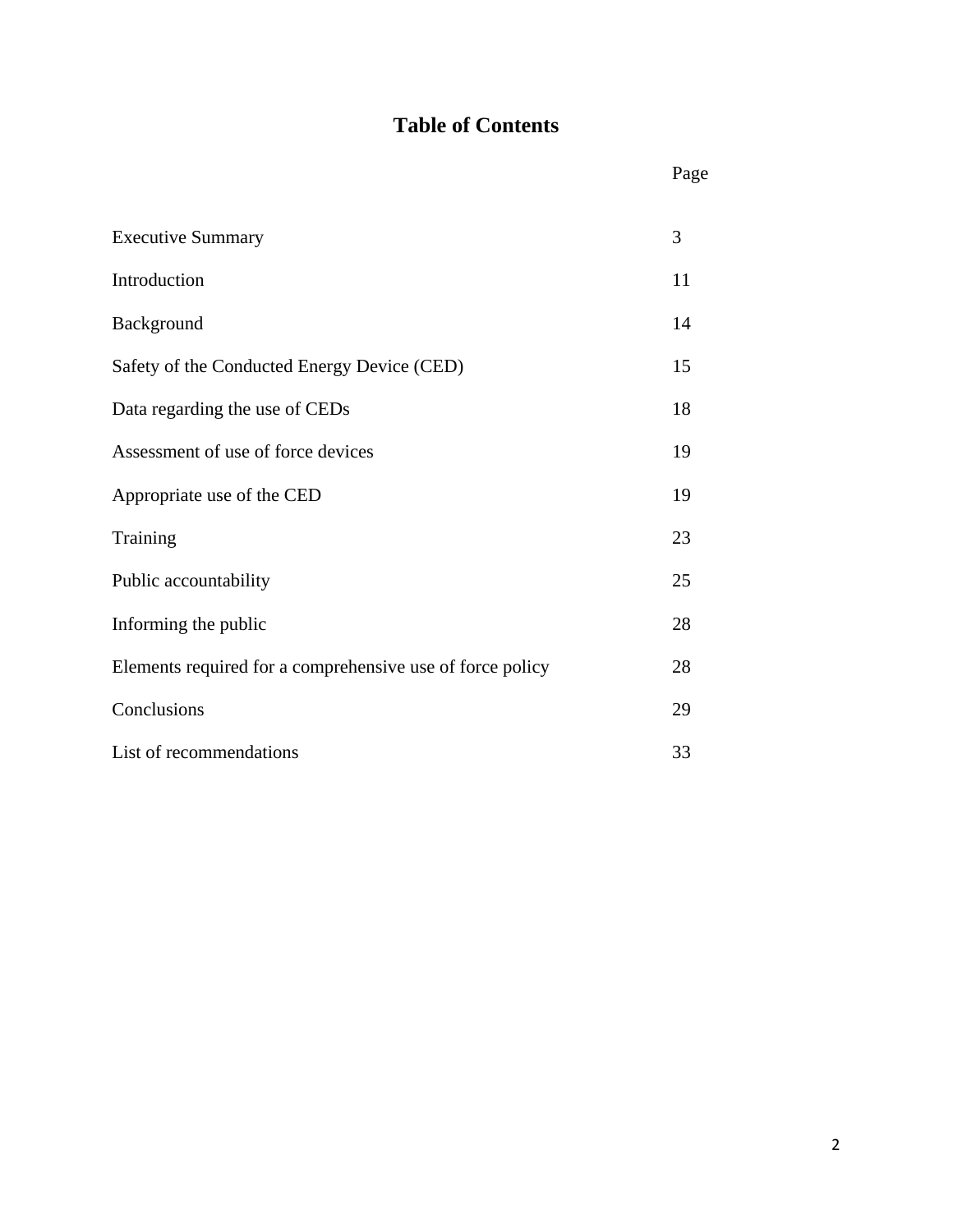# **Executive Summary**

Law enforcement officers are seen by the public as key to maintaining safe, peaceful communities. Public confidence in police and other law enforcement agencies is essential; citizens must believe that officers are justified in their actions, particularly when force is used. In recent months, concerns have been raised about the use of conducted energy devices<sup>[1](#page-3-0)</sup> (CEDs) by law enforcement agencies, and public confidence has been shaken with media reports of deaths proximal to the use of this weapon. Government agencies have responded by initiating reviews of the safety of these devices and the circumstances in which they are being used.

On December 7, 2007 Minister of Justice Cecil P. Clarke outlined a two-step process for a ministerial review of CED use and policies in Nova Scotia. In the first phase, he directed that local and cross-jurisdictional research be completed, to include data on policies and procedures respecting CED use in Nova Scotia and a review of research currently underway in other jurisdictions. The report of that investigation – *Nova Scotia Conducted Energy Device Review* – was released on March 5, 2008.

As part two of the process, the Minister struck an advisory panel with a mandate to review the report (i.e. examine the current policies and procedures governing CED use; the use of CEDs by law enforcement agencies; and the results of jurisdictional reviews outlined in the report) and provide advice to the Minister regarding the use of CEDs by law enforcement agencies in Nova Scotia.

The panel considered the following issues raised by the findings of the *Nova Scotia Conducted Energy Device Review:* 

Is the authorized use of CEDs by the law enforcement community in Nova Scotia appropriate?

Should limits be placed on its use?

- Who should be authorized to use CEDs?
- Should CED use be prohibited in certain circumstances or against certain individuals?
- Should there be limits on multiple use?

Are CEDs appropriately placed in the use of force continuum?

Are the current standards governing the training and re-certification of law enforcement officers pertaining to the use of CEDs in Nova Scotia appropriate?

What specific information should be collected and what reports should be provided to improve accountability in the use of CEDs?

- Is the current reporting of CED use adequate to ensure accountability?
- Is the information gathered sufficient to guide policy?
- Is there a need for a central repository of data?

<span id="page-3-0"></span> $1$  Also referred to as conductive energy weapons (CEW), electronic control devices (ECD), stun gun or TASER®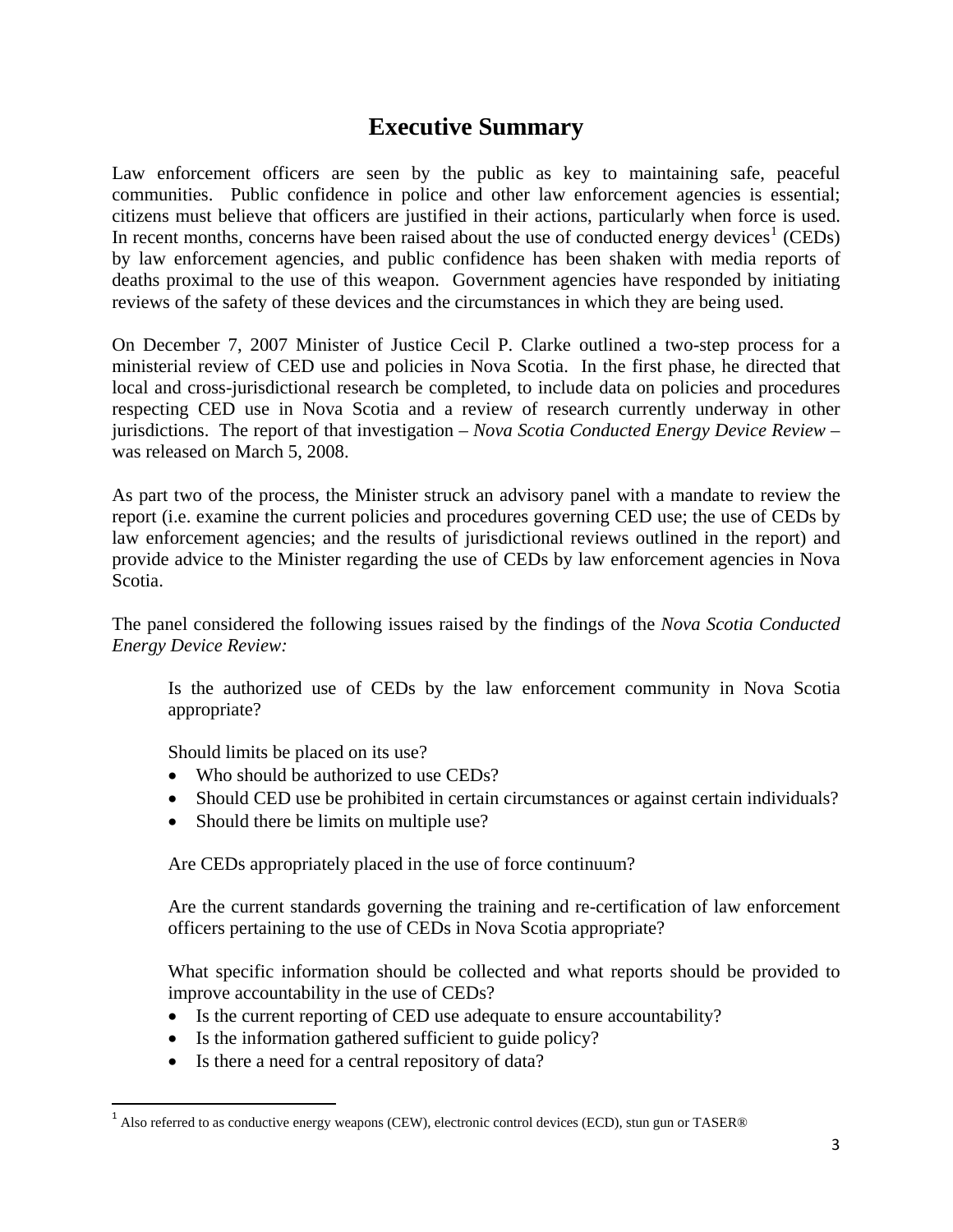- Is the Provincial Governance Standard regarding CEDs adequate?
- Are there any gaps where monitoring policy or protocol compliance on the CEDs should be enhanced?

In its deliberations, the advisory panel was limited to a consideration of the information available to date. The panel is aware that the science regarding the impact of CEDs is evolving and that provision must be made for governments to consider new research as it becomes available. The panel is also aware that a number of reviews are currently in progress, in Canada and internationally. These reviews can be expected to contribute to a greater understanding of the use of force by law enforcement agencies and assist in developing and refining policy.

## **Safety of the Conducted Energy Device:**

Laboratory research on human subjects has demonstrated no clinically significant or lasting changes in cardiovascular or metabolic function, but the validity and reliability of the findings have been challenged on methodological grounds. Some researchers have reported serious repercussions of CED deployment in studies using pigs, but again, there has been much debate about the relevance of pig studies for the impact of CEDs on humans in real-world situations.

On the basis of the information currently available, it would appear that the risk of death or serious injury associated with the use of the CED is low. The panel is concerned about the quality of some of the research in that it does not meet the test of being independent and methodologically sound. The panel is mindful that future research findings may challenge the conclusions that it has drawn and urges that a process be put in place to systematically evaluate subsequent scientific studies as they become available and ensure that they form a critical part of an ongoing evaluation of policy respecting CED use. Accordingly:

## **Recommendation 1:**

*The panel recommends that a panel of scientific experts be appointed by the Minister of Justice with a mandate to critically and systematically review the new scientific evidence regarding the safety of the CED on an annual basis; summarize the information in a format that would be useful to policy-makers, law enforcement organizations and the public; and make recommendations to the Minister regarding any policy changes that should be considered in the light of new evidence.* 

### **Recommendation 2:**

*The panel further recommends that federal/provincial/territorial Ministers responsible for Justice address the current deficiencies in research and evaluation capacity to inform policy regarding the use of force by law enforcement. Either through the establishment of a new body or the enhancement of an existing body, it is recommended that jurisdictions invest in research and science to determine the impact of use of force devices and tactics. The effort should be national in scope, with links to international bodies involved in similar initiatives. The panel notes that the credibility of this body will depend on its autonomy, independence and scientific expertise.* 

With the science regarding the impact of the CED still evolving, the panel is aware that some have advocated a moratorium on its use pending greater certainty. It is the view of the panel (weighing the science currently available and acknowledging the risks inherent in any use of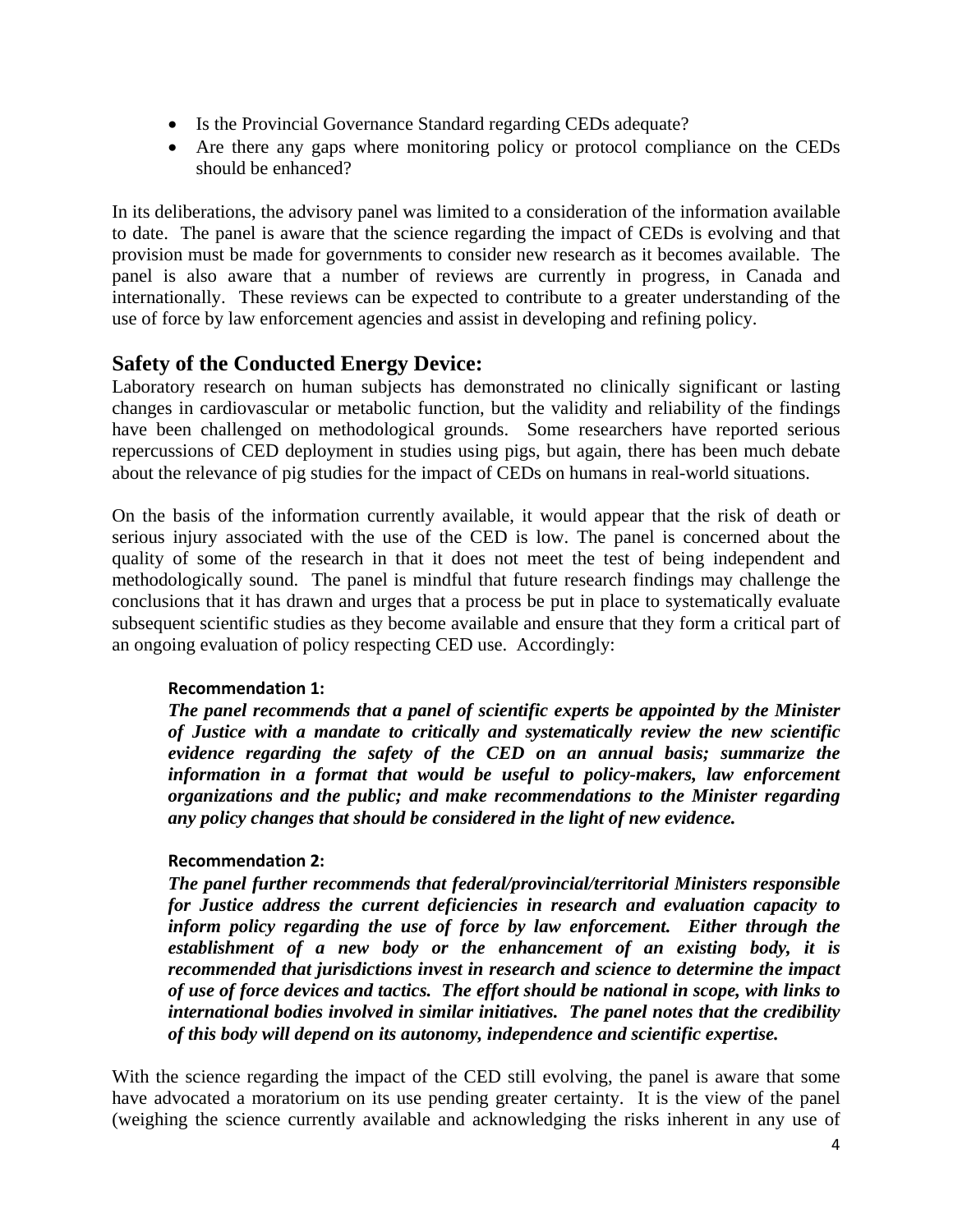force) that there are specific instances where the use of the CED is warranted and circumstances where it is not warranted, and that a ban on its use would increase risk to the public and law enforcement personnel.

# **Data regarding the use of Conducted Energy Devices:**

Good information is essential for the development and evaluation of policy. The panel determined that many questions relevant to policy formulation cannot be answered because there is no central repository of data and, consequently, no comprehensive analysis of CED incidents and trends. Furthermore, this lack of data prevents the Minister of Justice from exercising his legislated oversight of law enforcement agencies with respect to the use of force.

## **Recommendation 3:**

*The panel recommends that a provincial database be created within the Department of Justice to permit a comprehensive review of use of force incidents, including CED use. The database must be sufficient to permit a trend analysis of incidents (when and how the device was used and in what circumstances); assessment of the risk logic of the officer (risk factors considered, availability of other force options); characteristics of the subjects; the mode of CED use (presentation only, use of probes, multiple use, duration of use); and outcomes. The database should be constructed in consultation with policy-makers, law enforcement agencies and civilian law enforcement oversight bodies, and with the input of experts in large database construction. The panel is recommending that data related to all use of force incidents be collected in a uniform reporting format in order that the relative frequency of use of the various methods can be compared among agencies and over time. The database should be accessible to independent researchers.* 

## **Recommendation 4:**

*The panel further recommends that information on use of force incidents in all provinces/territories be submitted to a central body (e.g. the Canadian Centre for Justice Statistics) in a form that will permit the construction of a standardized national*  database in order to allow the generation of more meaningful research and permit *cross-jurisdictional comparisons of CED use. The panel believes it is important to receive input from a variety of experts when designing the data collection format and processes in order to ensure that the data will meet the requirements of a variety of audiences with an interest in the use and impact of the CED.* 

## **Assessment of use of force devices:**

The technology of use of force devices is continually evolving as law enforcement agencies seek more effective means of dealing with non-compliant subjects. The panel is concerned with what appear to be inadequate processes for the evaluation of these devices.

## **Recommendation 5:**

*The panel recommends that the Province establish standards for all use of force devices and prescribe by regulation the devices that may be used by law enforcement agencies. It is further recommended that the Province monitor emerging use of force*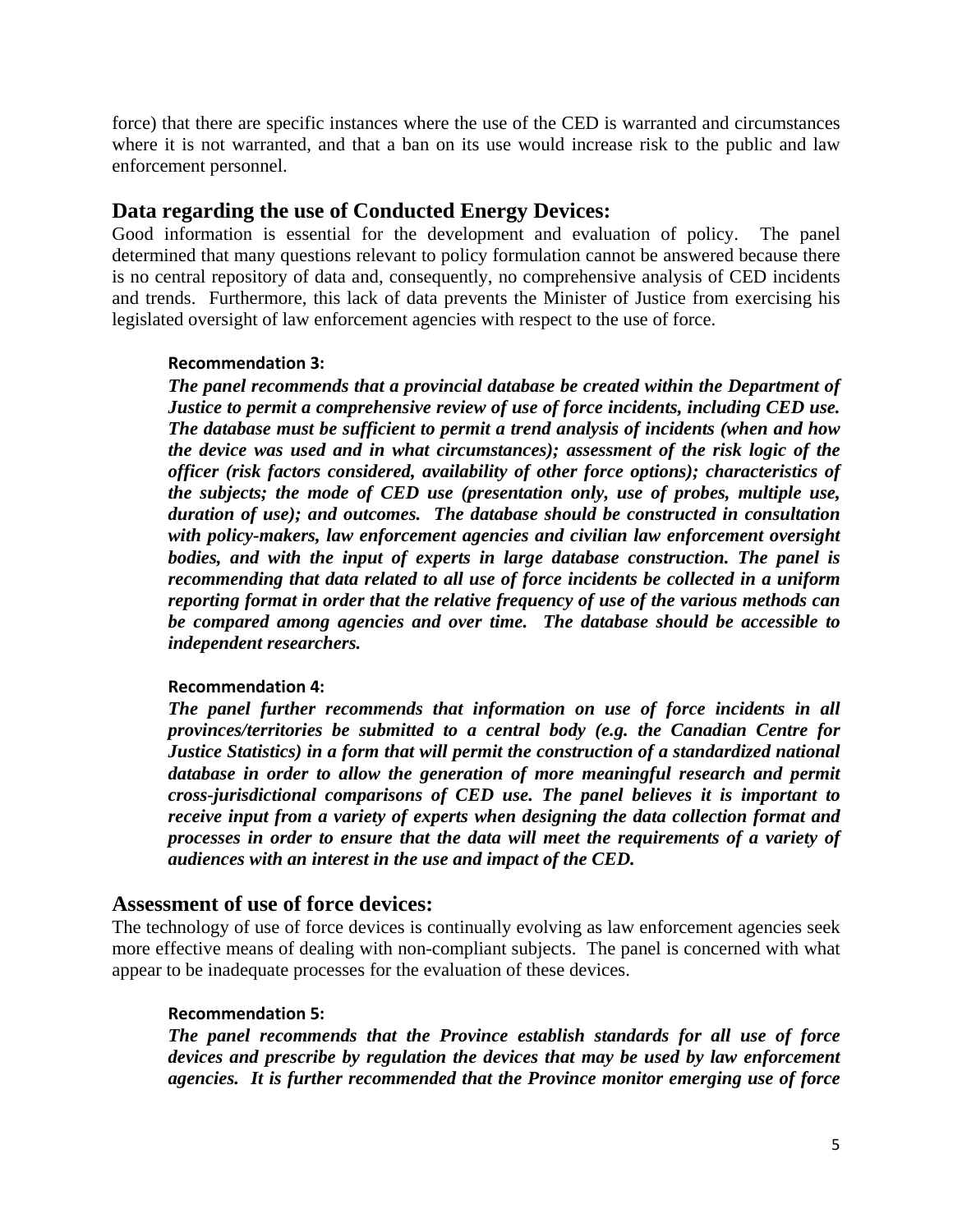*technologies (including new versions of CEDs) to determine whether they should be accepted for use by law enforcement agencies.* 

The panel is aware that there are presently no globally accepted safety parameters established for the CED. Accordingly:

## **Recommendation 6:**

*It is recommended that federal, provincial and territorial authorities responsible for law enforcement establish a mechanism to ensure an independent, rigorous assessment of the risks and benefits of any device to be used by law enforcement that has the potential for causing harm.* 

# **Appropriate use of the CED:**

The panel is concerned about the variation among law enforcement agencies in the circumstances in which individual policies authorize the use of CEDs.

The National Use of Force model, adopted by municipal police agencies (and with minor modification by the RCMP, Sheriff Services and Correctional Services), gives law enforcement officers considerable latitude in determining when a CED may be employed. The CED is considered an *intermediate weapon* that can be used to respond to subject behavior ranging from 'active resistance' to that posing a 'risk of grievous bodily harm or death'.

The panel maintains that the use of CEDs must be considered in the context of use of force by law enforcement generally. While there is certainly support for the use of the device in situations where suspects are behaving in an aggressive, combative manner and evidently posing a risk of death or grievous bodily harm to themselves, officers or other persons, there is concern about the use of the CED as a compliance tool – in situations where subjects are not actively resisting and where less intrusive means would likely have been successful.

The panel is of the view that the current Provincial Governance Standard outlining the parameters for the use of the CED by municipal police agencies is unacceptably vague, and believes that the institution of more objective provincial usage standards would lead to greater uniformity and provide more clarity, direction and certainty. However, the panel believes that standards must be based on an analysis of utilization data that does not currently exist, as well as a comprehensive review of best practices related to CED standards.

### **Recommendation 7:**

*The panel recommends that the Department of Justice immediately commit to a full policy review to include an examination of the nature of CED use in the province and an analysis of 'best practices' with a view to establishing a more prescriptive set of provincial use of force standards and procedures.*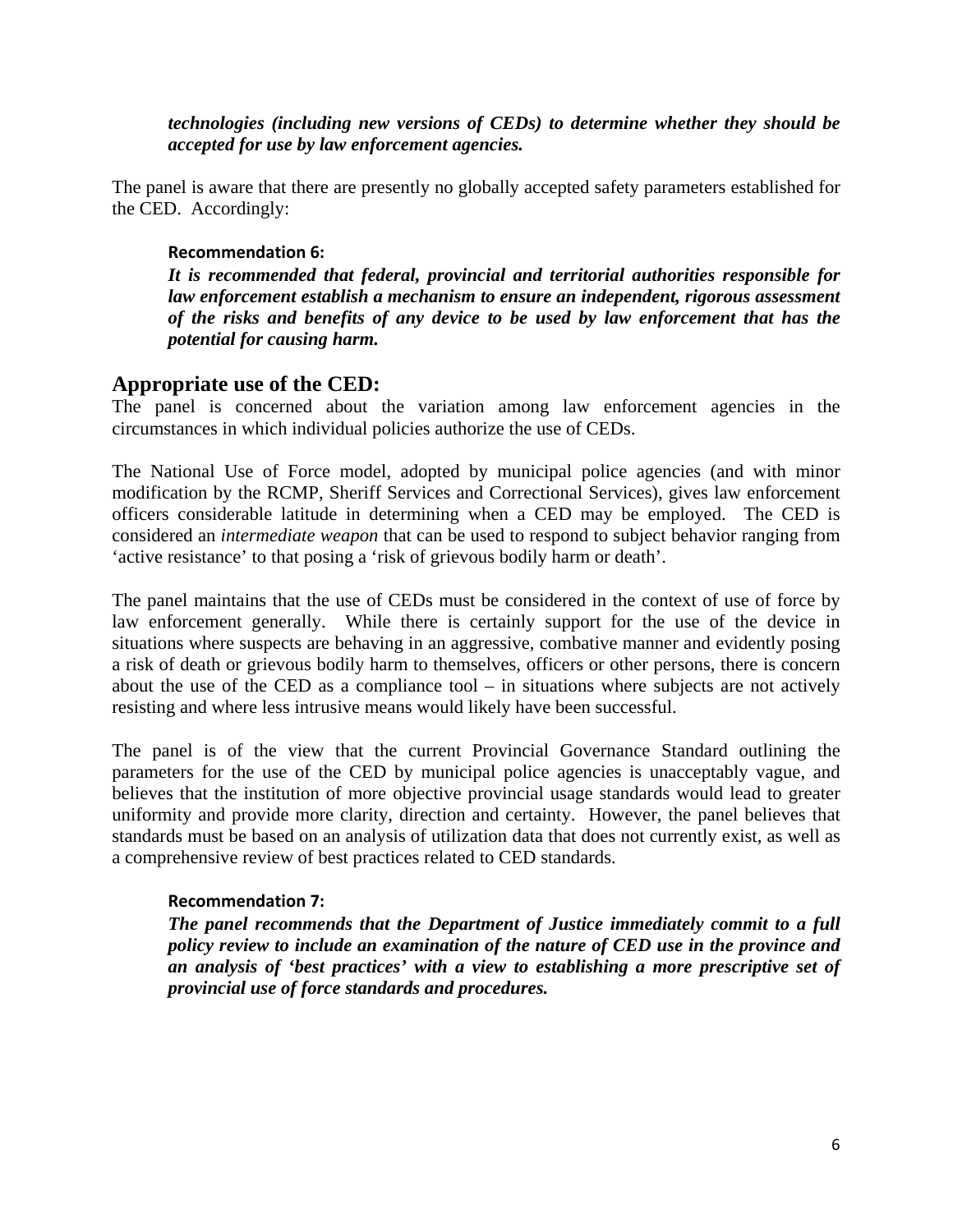### **Recommendation 8:**

*In the interim, until the policy review is completed, the panel recommends that the use of the CED be restricted to situations of 'violent or aggressive resistance or active threat that may cause serious injury to the law enforcement officer, the subject or the public.'* 

## **Excited Delirium:**

The panel gave some consideration to the phenomenon referred to as 'excited delirium' (ED) because of the debate that is currently in the public domain regarding the use of CEDs on individuals displaying agitated, aggressive, irrational conduct. It is recognized that law enforcement officers are often first responders to situations involving individuals suffering from mental or medical illness (including drug abuse) and the appropriate first contact response to these individuals is of great concern to them.

Law enforcement officers need guidance (policy and training) in how to respond tactically, with the goal of placing the disturbed individual in the medical system as soon as possible. The panel does not believe it is useful to stipulate the specific diagnosis of ED in policy, but rather to define the behavior (i.e. agitated, aggressive, irrational conduct) as requiring immediate medical attention.

The panel believes there is an urgent need for more research in this area: to study the phenomenon referred to as ED and its role in in-custody deaths; to determine the risks associated with various means of restraining individuals displaying ED symptoms; and, on the basis of the research results, to develop a training program for law enforcement officers to guide them in their response to individuals suffering from mental illness.

### **Recommendation 9:**

*It is recommended that the Province establish a panel of mental health and medical experts to address the issue of excited delirium and submit a separate and detailed report to the Ministers of Justice and Health.* 

## **Training:**

The panel is concerned that there are significant variations in training among law enforcement agencies and that training standards appear to be arbitrary. Some agencies provide training in the use of CEDs in isolation from other use of force tactics, while other agencies provide comprehensive use of force training during the same training program. There is also concern that training curricula developed by the manufacturer TASER International are being implemented without adequate scrutiny.

The provincial Department of Justice is responsible for setting training standards. Therefore, *the panel recommends that:* 

### **Recommendation 10:**

*The Department of Justice establish a provincial use of force training standard; ensure that all CED operators are certified according to this standard; and conduct audits to ensure adherence to the standard.*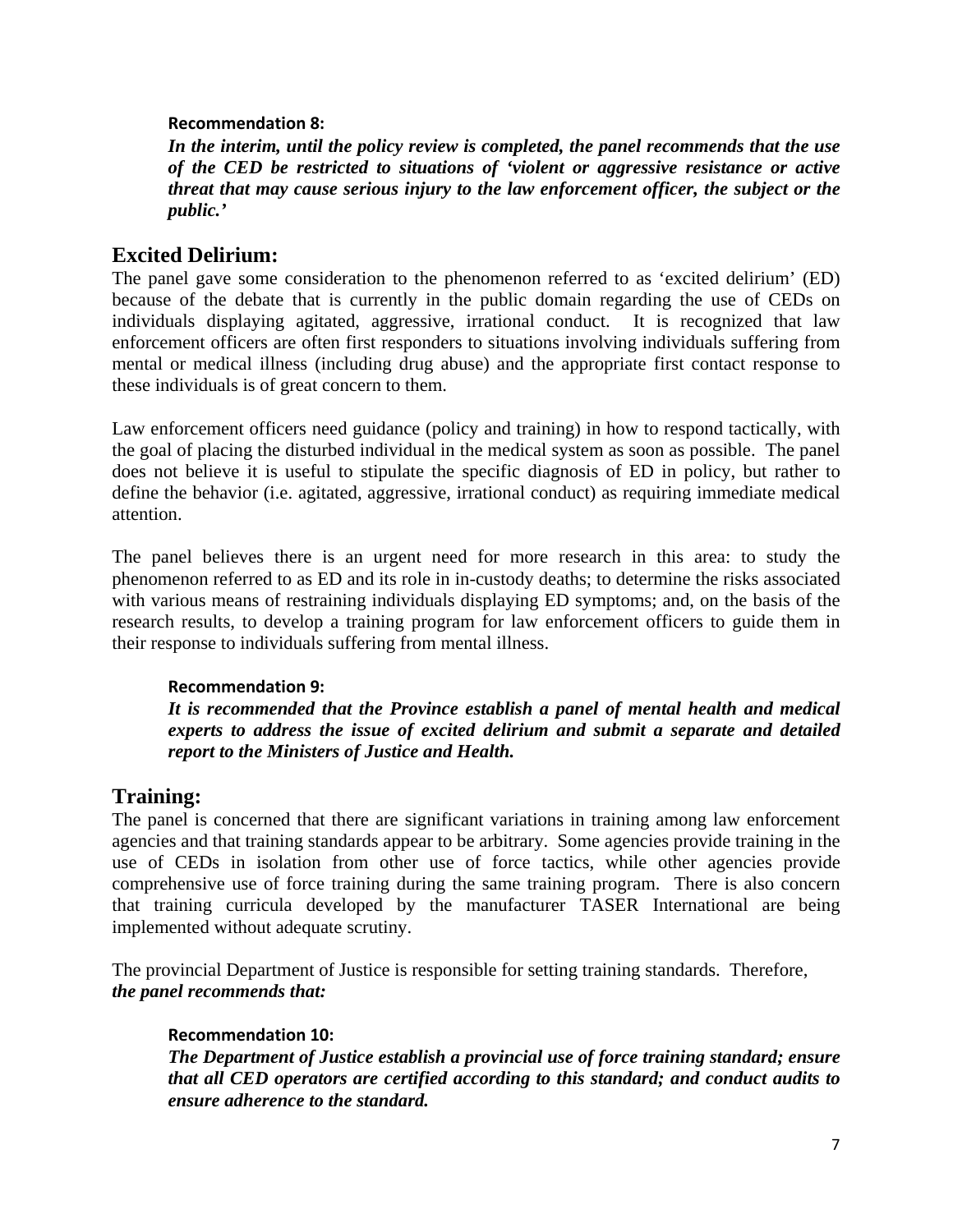#### **Recommendation 11:**

*Training standards for certification and recertification be uniform, based on best practices (evidence-based), with variations based on the differing operational requirements for police agencies, sheriffs and correctional officers. Training should address all use of force strategies simultaneously, using a scenario-based model focusing on decision-making so that officers routinely consider all possible alternatives when responding to incidents.[2](#page-8-0) The training should include communications skills to reinforce the importance of officer presence and verbal interaction in defusing many potentially volatile incidents. The training should also address the special approaches to be taken with people apparently suffering from mental disorders. Training should be based on the provincial use of force policies, not taken directly from the manufacturer's curricula without adequate vetting.* 

### **Recommendation 12:**

*Accreditation of use of force instructors be based on provincial standards, not merely on the basis of criteria established by the manufacturer.* 

#### **Recommendation 13:**

*Supervisors responsible for assessing the use of CEDs by officers under their supervision be certified in the use of CEDs according to provincial standards.* 

## **Public accountability:**

Law enforcement officers work in a volatile environment. Situations can escalate very quickly and the officer must respond appropriately based on his/her perception of the situation and the context of rules and regulations governing that response. Although the public accepts that it may be necessary for law enforcement agents to resort to force in some circumstances, it is essential in a free and democratic society that the public be assured that tight controls are exercised over the use of force and that independent oversight of such incidents be guaranteed.

The accountability framework envisioned by the panel requires, in the first instance, that use of CEDs be monitored by individual law enforcement agencies. The panel is aware of steps that have been taken by law enforcement agencies to review use of force incidents internally. The current practice of supervisor review and referral of CED incident reports to specialized trainers for review and remedial training (if deemed required) appears to be an appropriate internal governance process.

According to the provisions of the *Nova Scotia Police Act*, the provincial Department of Justice, through the Public Safety Division, has overall responsibility for law enforcement in the province: setting standards for policing (including those related to the use of force and training) and auditing adherence to the standards. It is the view of the panel that the Department of Justice must play a stronger role in the use of force accountability framework.

<span id="page-8-0"></span><sup>&</sup>lt;sup>2</sup> The panel suggests that the Department of Justice consider acquiring use of force simulators to be used in scenario-based training for law enforcement officers.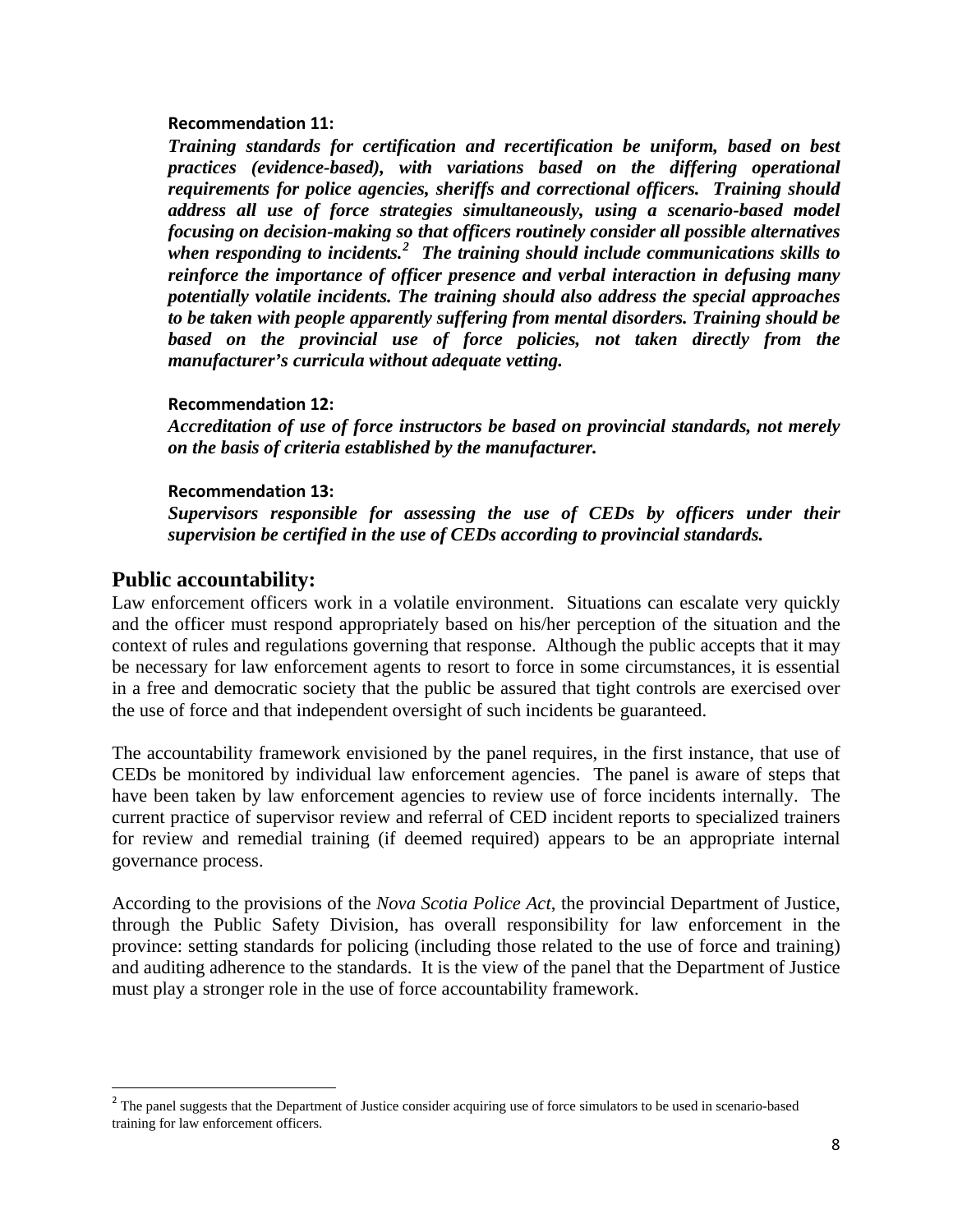## **Recommendation 14:**

*The panel recommends that the position of Use of Force Coordinator be established within the Department of Justice, with responsibility for:* 

- *establishing core standards that clearly provide the parameters for use of force by law enforcement agencies (to include how, when and by whom the device may be deployed; training requirements; reporting obligations; and delineation of authorized weapons and devices);*
- *conducting process audits to ensure compliance with the standards; and*
- *monitoring the use of force by law enforcement agencies, with the assistance of the database described earlier in this report.*

The panel is concerned about the lack of civilian oversight of CED use by law enforcement. Because of the extraordinary powers given to law enforcement officers, it is essential that use of force be subject to scrutiny by a civilian body, independent of law enforcement agencies. This body must assure the public that exercise of force (all use of force, not only CED use) is reasonable, based on a set of standards governing the use of force.

As the third element of the accountability framework, the panel envisions a civilian oversight process<sup>[3](#page-9-0)</sup> which would expand upon the complaints-driven mechanism of the Nova Scotia Police Complaints Commission.

## **Recommendation 15:**

*The panel recommends the establishment of a provincial Law Enforcement Review Commission, to expand upon the current Nova Scotia Police Complaints Commission, with the authority to:* 

- *review, investigate or conduct a hearing into complaints regarding the use of force by law enforcement officers;*
- *audit or review the adequacy of law enforcement agency policies, procedures, guidelines and training programs regarding the use of force;*
- *cooperate and collaborate with other law enforcement civilian oversight bodies in joint investigations regarding the use of force, and submit an annual report to the Legislature through the Minister of Justice; and*
- *report to the public on the use of force on an annual basis and encourage that the report be made available to relevant interest groups.*

# **Informing the public:**

Few police-citizen interactions have had a more powerful impact on public opinion than the tragic incident at the Vancouver airport involving the use of a CED by police. Although it is maintained that many uses of a CED have produced positive outcomes for law enforcement agencies and the community, the information regarding CED use is perceived by many citizens to be negative, biased and conflicting.

The panel is of the view that this prevailing attitude will only change when the public believe they are receiving independent, unbiased information from a credible source. As part of its role,

<span id="page-9-0"></span><sup>&</sup>lt;sup>3</sup> In developing this model for CED oversight, government may give consideration to an oversight and review mandate extending to matters beyond the use of force. Defining the full scope of this body is beyond the mandate of the advisory panel.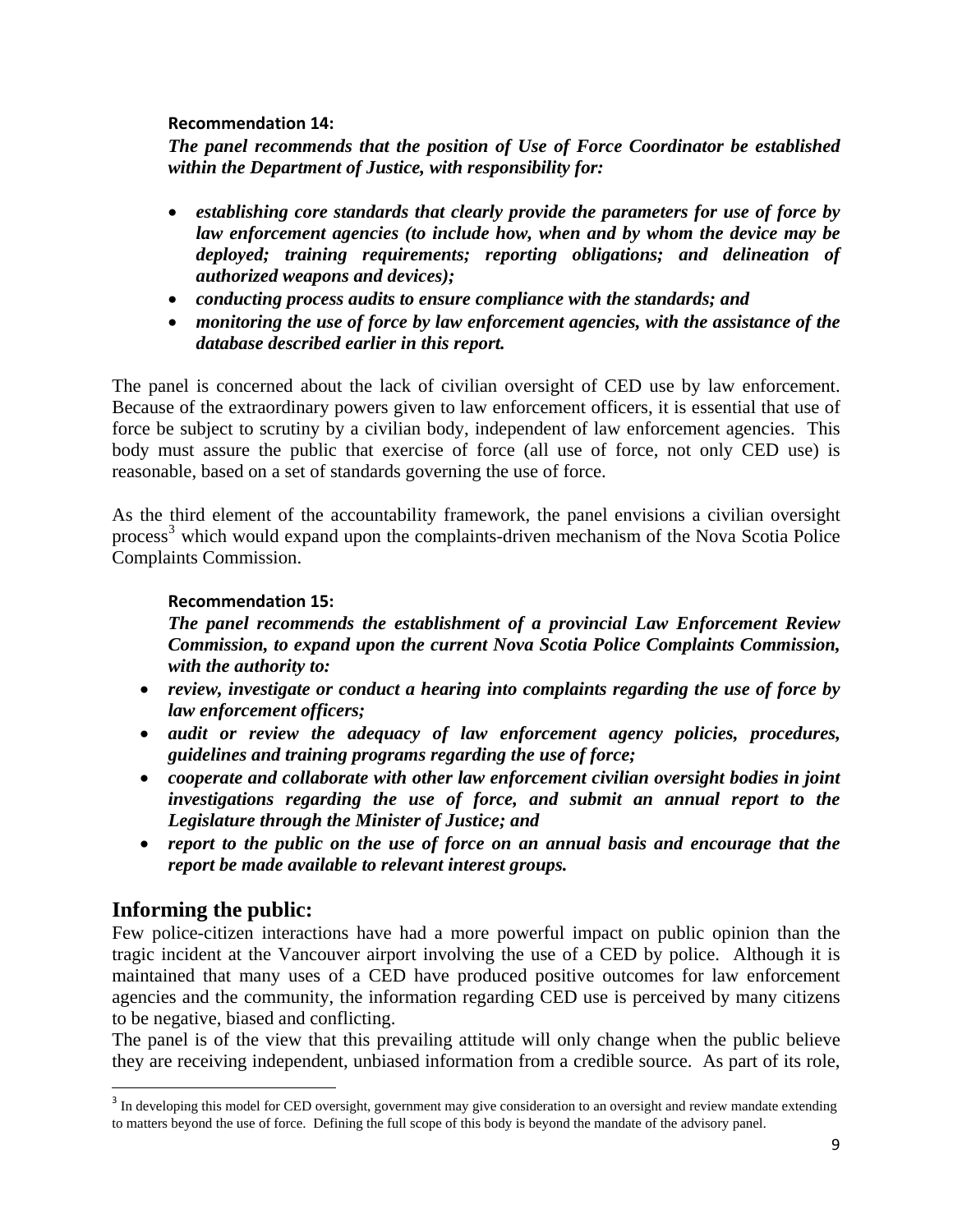the Law Enforcement Review Commission will provide information to the public on a regular basis through an annual report on the use of force by law enforcement agencies.

# **Elements required for a comprehensive use of force policy:**

In summary, the panel considers the following components as necessary for the appropriate use of CEDs by law enforcement agencies in Nova Scotia:

- Establishment of uniform provincial use of force standards by the Department of Justice so that law enforcement agencies are properly informed regarding approved devices, principles governing the use of force, specific policy and procedures regarding the application of force, and reporting requirements. These core standards are to be based on best practices as determined through thorough research.
- Training to be delivered according to a provincial use of force training standard determined by the Department of Justice. Training standards for certification and recertification should be uniform, based on best practices. The training curriculum should address all use of force strategies simultaneously using a scenario-based model focused on decision-making. Accreditation of use of force instructors should be based on provincial standards as opposed to criteria established by device manufacturers.
- Collection of information regarding the use of force by all law enforcement agencies, submitted in a uniform format determined by the Department of Justice. A provincial use of force database should be established to allow for independent review of use of force incidents. The database must be sufficient to permit a trend analysis of incidents (when and how the CED was used and in what circumstances); characteristics of subjects; mode of CED use (presentation only, use of probes, multiple use, duration of use); and outcomes. The database should be constructed with input from a variety of experts, law enforcement agencies, policy-makers and the public in order to ensure the data will meet the requirements of a variety of audiences with an interest in the use and impact of the CED.
- Ensuring public accountability for the use of force through independent oversight of use of force incidents. Reports should be provided to the public on a regular basis so that it is known how force is being applied, under what circumstances and against whom.
- Ongoing research on the safety of devices used by law enforcement and the impact of current policies. Government must invest in research and science in order to ensure that policies are evidence-based. The research efforts should be national in scope, with links to international bodies involved in similar initiatives.

## **Recommendation 16:**

*Given the growing public concern regarding the use of CEDs by law enforcement officers, the increased utilization of the devices and the lack of clarity of policies governing its use, the panel urges that the provincial government move to implement these recommendations as soon as possible.*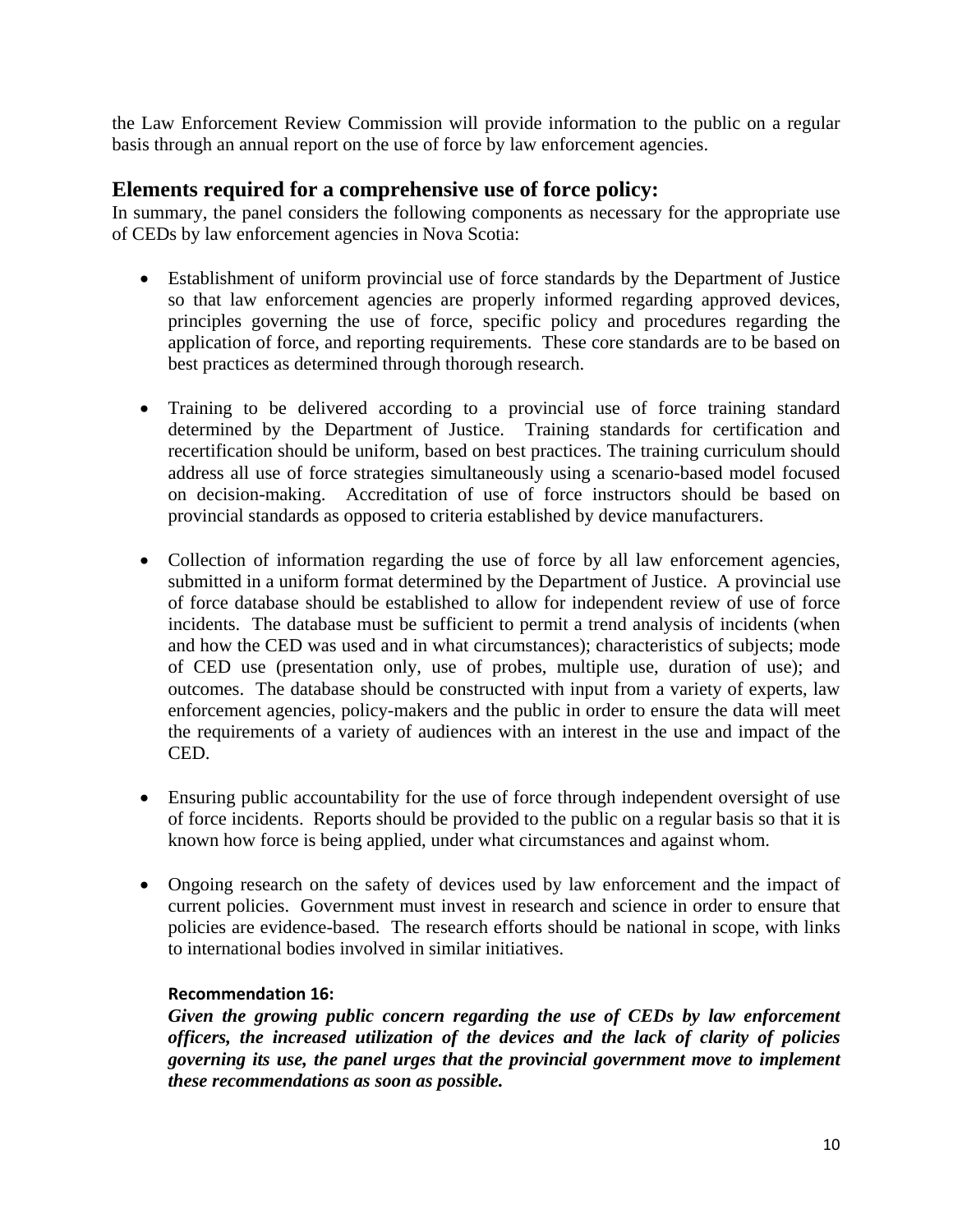# **INTRODUCTION:**

On December 7, 2007 Minister of Justice Cecil P. Clarke outlined a two-step process for a ministerial review of conducted energy device (CED) use and policies in Nova Scotia.

In the first phase, he directed that local and cross-jurisdictional research be completed, to include data on policies and procedures respecting CED use in Nova Scotia and a review of research currently underway in other jurisdictions. The report of that review - *Nova Scotia Conducted Energy Device Review* - was released on March 5, 2008.

As part two of the process, the Minister of Justice struck an advisory panel with a mandate as follows:

Review the *Nova Scotia Conducted Energy Device Review* report; i.e. examine the current policies and procedures governing CED use; the use of CEDs by law enforcement agencies; and the results of jurisdictional reviews outlined in the report;

Attend a one-day meeting to discuss the findings and key issues emerging from the report; and

Provide advice to the Minister regarding the use of CEDs by law enforcement agencies in Nova Scotia.

Members of the advisory panel appointed by the Minister:

Alice Almond Member of the Cape Breton Association for Safer Cape Breton Communities

Ian Atkins Assistant Commissioner Commanding Officer "H" Division, RCMP

Dr. Matthew Bowes Chief Medical Examiner, Nova Scotia

Tony Burbridge, Deputy Chief, Halifax Regional Police and Chair of the Conducted Energy Device Steering Committee, Canadian Association of Chiefs of Police

The Honourable Constance Glube Retired Chief Justice of Nova Scotia

Dr. Stan Kutcher, IWK/Maritime Outpatient Psychiatry, WHO Collaborating Centre in Mental Health Training and Policy Development, Dalhousie University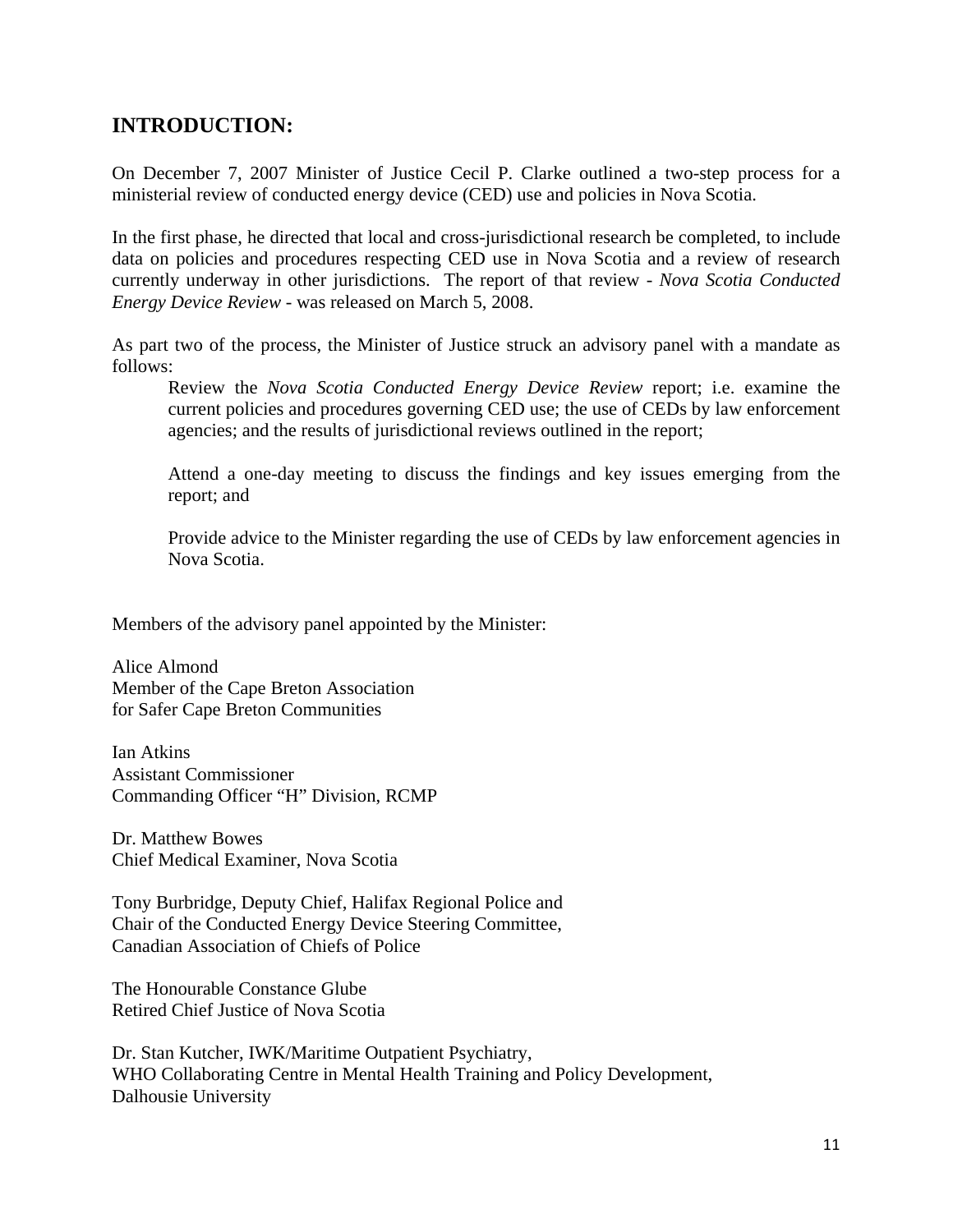Christopher Murphy Chair, Department of Sociology and Social Anthropology, Dalhousie University

The advisory panel met on four occasions during the period March 27 – June 23. For two of these meetings, presentations and technical advice regarding the CED were provided by Sergeant Dean Stienburg, Training Division, Halifax Regional Police and Inspector Troy Lightfoot, OIC Policy, Training and Development, RCMP.

## **Context of the Review:**

As the number of CEDs in use has increased, concerns have been raised and a debate has ensued in Canada and elsewhere regarding the positive and negative implications of the use of this device. Over the past six months, reviews of CEDs have been completed by the RCMP (November 2007); Commission for Public Complaints Against the RCMP (interim report-December 2007; final report- June 2008); the Quebec Standing Advisory Committee on the Use of Force (December 2007); and the House of Commons Standing Committee on Public Safety and National Security (June 2008).

Other reviews are in progress, including: Canadian Police Research Centre review of health and safety issues, policy, training, reporting and research (August 2008), and the United States National Institute of Justice study of in-custody deaths due to use of CEDs (Fall 2008). The Braidwood Inquiry, currently underway in British Columbia, has heard from a number of experts and interested parties in its examination of the use of CEDs in that province and is expected to make recommendations by the fall of 2008.

### **Issues addressed by the Advisory Panel:**

The panel considered the following issues raised by the findings of the *Nova Scotia Conducted Energy Device Review:* 

Is the authorized use of CEDs by the law enforcement community in Nova Scotia appropriate?

Should limits be placed on its use?

- Who should be authorized to use CEDs?
- Should CED use be prohibited in certain circumstances or against certain individuals?
- Should there be limits on multiple use?

Are CEDs appropriately placed in the use of force continuum?

Are the current standards governing the training and re-certification of law enforcement officers pertaining to the use of CEDs in Nova Scotia appropriate?

What specific information should be collected and what reports should be provided to improve accountability in the use of CEDs?

- Is the current reporting of CED use adequate to ensure accountability?
- Is the information gathered sufficient to guide policy?
- Is there a need for a central repository of data?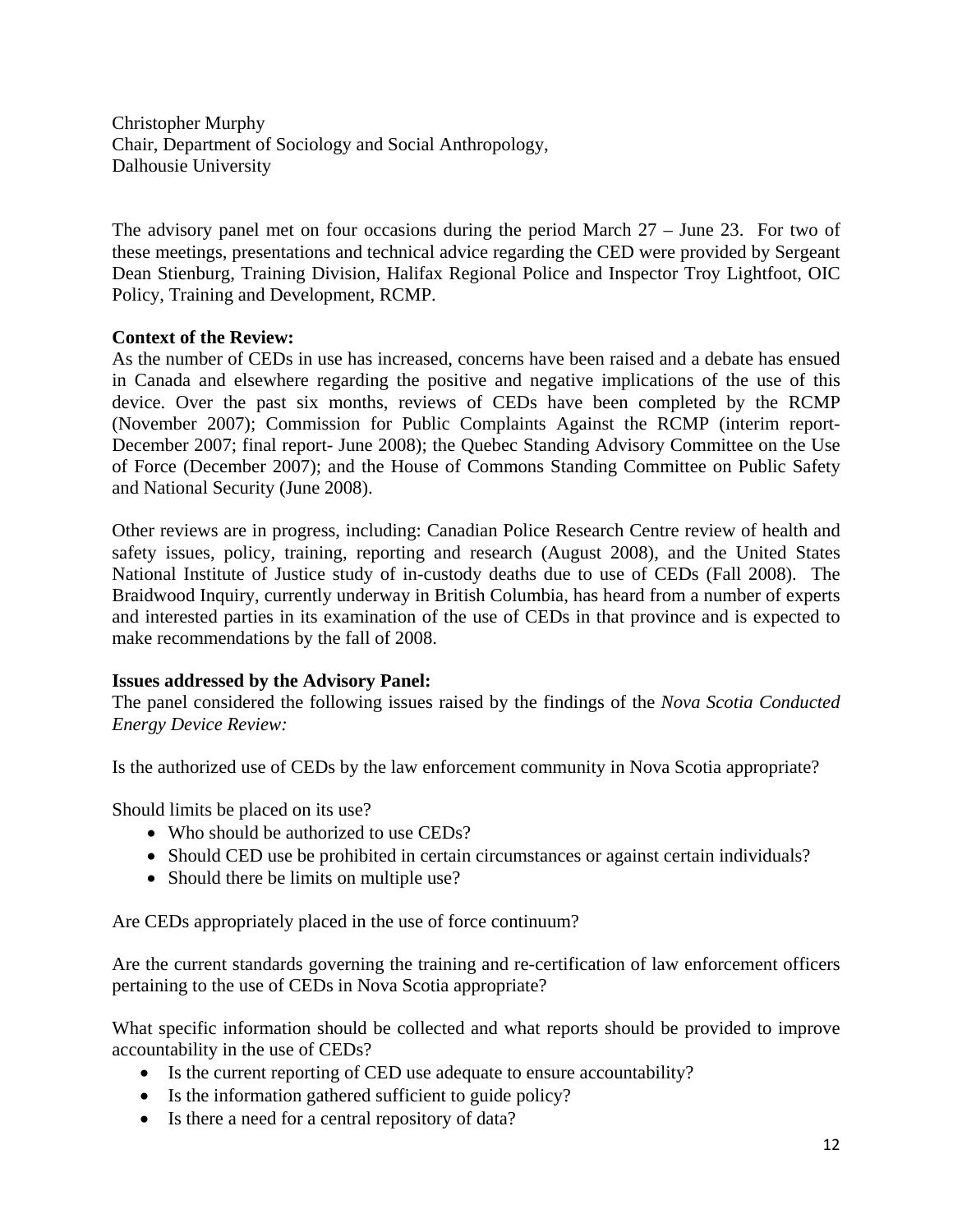- Is the Provincial Governance Standard regarding CEDs adequate?
- Are there any gaps where monitoring policy or protocol compliance on the CEDs should be enhanced?

In its deliberations, the advisory panel was limited to a consideration of the information available to date. The panel is well aware that the science regarding the impact of CEDs is evolving and that provision must be made for governments to consider new research as it becomes available. Other reviews currently underway can be expected to generate conclusions and recommendations that will contribute to a greater understanding of the use of force by law enforcement agencies.

Throughout the process of considering matters related to its mandate, the panel was concerned about the lack of data regarding key aspects of CED use. As a result, the panel was unable to formulate conclusions regarding all of the issues raised in the *Nova Scotia Conducted Energy Device Review* and instead offers recommendations regarding processes that should be put in place to gather information necessary to develop sound policy.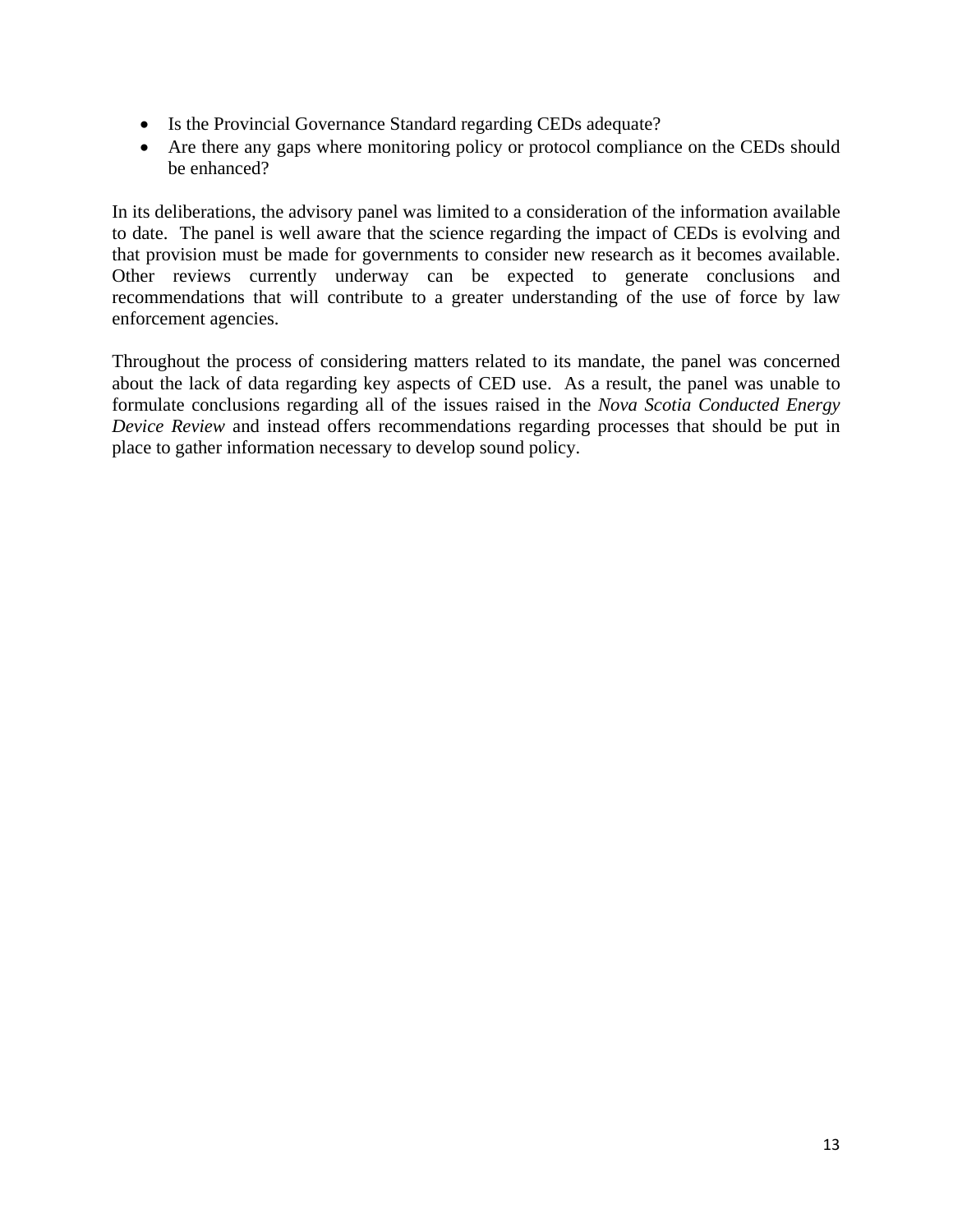# **Background:**

Conducted energy devices (CEDs) are part of a class of electrical weapons<sup>[4](#page-14-0)</sup> that deliver high voltage, low current power into a subject in order to temporarily incapacitate the individual. The CED used most frequently by law enforcement officers is known as the TASER $\circ$ <sup>[5](#page-14-1)</sup> The electric shock can be delivered either by pressing the device directly against a person's body (so-called *touch stun* or *push stun* mode) or through probes which are fired at a distance (up to 35 feet) that attach to clothing or penetrate the skin (*probe* mode).

While earlier forms of the CED were available in the 1970s, it was not until 1999 that TASERs came into usage in Canada. TASER International indicates that its devices are used by more than 12,000 law enforcement agencies; by more than 300,000 officers in 45 countries. In Nova Scotia, 850 police officers, sheriffs and correctional officers are trained to use CEDs and there are a total of 183 devices (97-M2[6](#page-14-2); 86-X26) in use<sup>6</sup>. The use of CEDs by law enforcement agencies in this province has increased 80% over the past three years, from 101 times in 2005 to 182 times in 2007 and the number of devices in use has increased 103% during the same period.

The CED is but one of a broad range of devices and tactics used by law enforcement when they are attempting to subdue an uncooperative subject. The options available to officers are generally described in a 'use of force continuum', ranging from the presence of the officer through to the use of lethal force. Use of force models "stress the central importance of continuous monitoring of a subject's behavior in the context of an environment that is always in flux and the requirement to apply the least amount of force necessary to gain compliance of the subject while minimizing the risk of harm to the subject, law enforcement officers and others"<sup>[7](#page-14-3)</sup>.

The use of force by law enforcement is expected to be guided by the principles of reasonableness and proportionality. This approach is confirmed in Section 25(1) of the Criminal Code of Canada which prescribes that a law enforcement officer may use as much force *as deemed necessary* for the enforcement and administration of the law. The onus is on the officer to show that, in any particular situation, the degree of force was justified and not excessive.

In recent years increasing concern has been expressed regarding the use of the CED by law enforcement officers. In October 2007, four members of the RCMP Richmond BC detachment, in attempting to subdue an individual behaving in an erratic manner at the Vancouver International Airport, deployed a CED. Almost immediately following the impact of the device, the individual lost consciousness and subsequently died.

In November 2007, Howard Hyde, an individual suffering from schizophrenia, died in custody thirty hours after he was exposed to a CED application by Halifax Regional Police officers in attempting to subdue him. While no causal connection has been established between the CED

<span id="page-14-0"></span> $4$  The CED is variously referred to as a device or weapon. The June 2008 report of the House of Commons Standing Committee on Public Safety and National Security refers to the CED as a 'taser gun' which denotes a firearm. Clarification is required regarding the categorization of the weapon.

<sup>&</sup>lt;sup>5</sup> In Nova Scotia only TASER Models M26 and X26 are used.

<span id="page-14-2"></span><span id="page-14-1"></span><sup>6</sup> Nova Scotia (2008) *Conducted Energy Device Review*. p.30 (hereinafter *CED Review*)

<span id="page-14-3"></span><sup>7</sup> *CED Review* p.14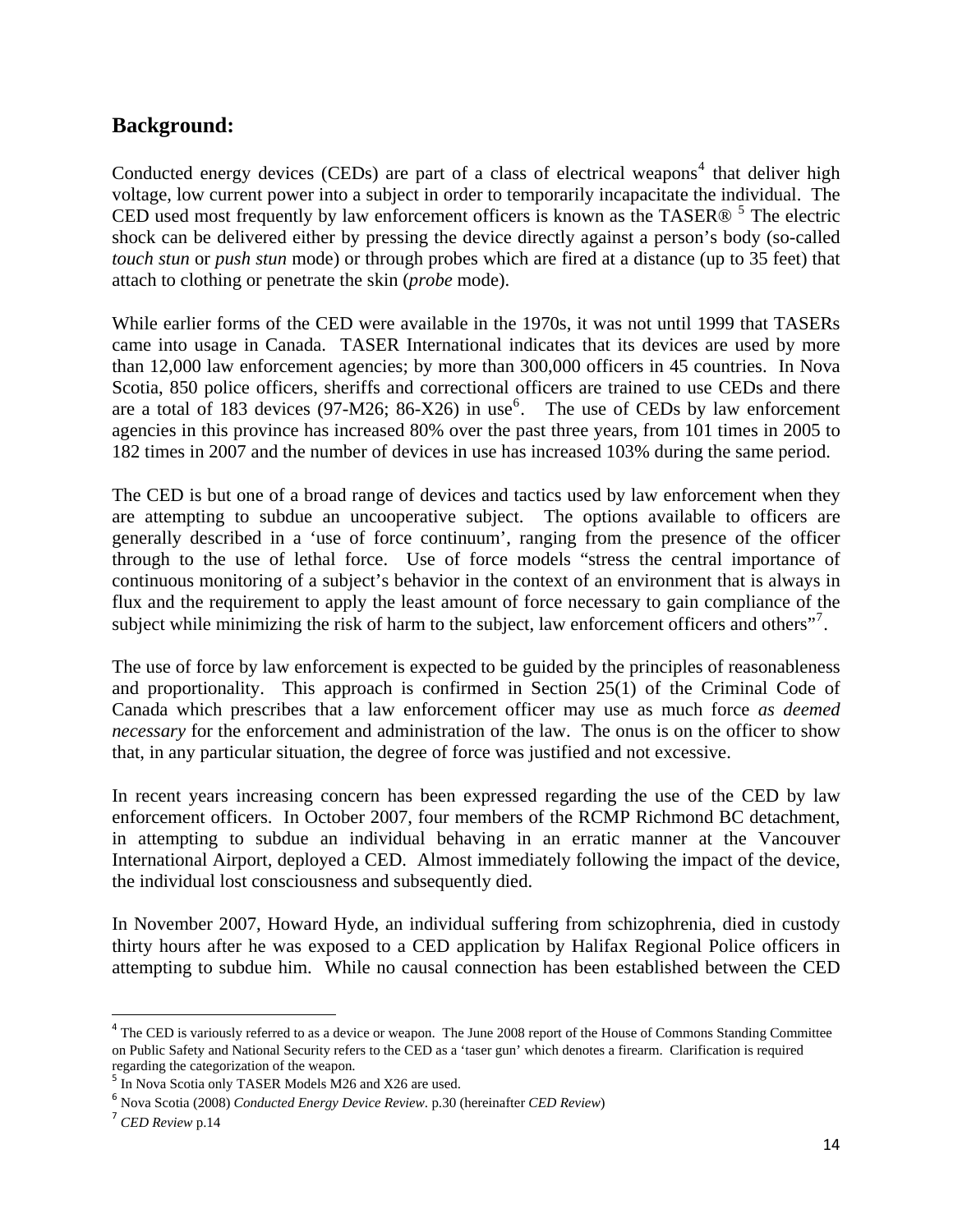use and the death of Mr. Hyde ${}^{8}$  ${}^{8}$  ${}^{8}$ , the event created concern regarding the use of CEDs and prompted the Nova Scotia Minister of Justice to order a review.

These and other well-publicized incidents have fueled public fear and anger. It is not known to what extent these sensational cases reflect overall usage patterns, but it is clear that the public are demanding more information about the safety of the devices and the situations in which this powerful weapon is being deployed.

The development of sound public policy regarding the use of force by law enforcement, and the public confidence this inspires, require a considered and thorough examination of these key issues.

# **Safety of the Conducted Energy Device (CED):**

## *Physiological impact of the CED:*

The panel is aware that the body of research regarding the safety of CEDs has grown steadily in recent years<sup>[9](#page-15-1)</sup>. Much of that research has concluded that the risk of serious injury associated with the use of the device is low; typical injuries are minor burns and abrasions that heal within two to three days and do not require hospitalization<sup>[10](#page-15-2)</sup>. In a recent multidisciplinary study of 962 field applications of the CED in the United States during the period 2005-2007, no or minimal injury (injuries requiring outpatient care or no care) occurred in 99.7 percent of subjects<sup>[11](#page-15-3)</sup>. TASER International estimates there have been 680,000 voluntary training exposures, with no deaths resulting.

Laboratory research on human subjects has demonstrated no clinically significant or lasting changes in cardiovascular or metabolic function<sup>[12](#page-15-4)</sup>. However, some researchers have debated these findings and have been critical of the results on the grounds that the sample sizes are too small to draw definitive conclusions and that the research has been conducted in laboratories (and thus does not properly reflect real world situations). Another significant criticism is that the majority of studies have been conducted on healthy individuals and may not be reflective of the impact of the devices on vulnerable populations; for example, the frail, those suffering from serious mental and physical health conditions, and those under the influence of alcohol or other substances. Concerns have also been raised that much of this research has been funded by TASER International.

Researchers have reported potentially serious metabolic derangements in pigs that have been exposed to prolonged discharges from  $\text{CEDs}^{13}$  $\text{CEDs}^{13}$  $\text{CEDs}^{13}$ . However, there has been much debate about the

<span id="page-15-0"></span><sup>8</sup> The matter is currently under investigation by the Medical Examiner's office.

<span id="page-15-1"></span><sup>&</sup>lt;sup>9</sup> Much of the research is still in its early stages and new information can be expected in the future that will provide greater clarity regarding the issue of safety.

<sup>10</sup> Stuart, B. and Lawrence, C. (2007) *Report on Conducted Energy Weapons and Excited Delirium Syndrome*. RCMP. p.3

<span id="page-15-3"></span><span id="page-15-2"></span><sup>11</sup> Bozeman, W. et al (2007) *Injury Profile of Electrical Conducted Energy Weapons*. Annals of Emergency Medicine. 50(3) <sup>12</sup> A number of recent human studies are reported in AcadEmergMed (2007) 14(5).

<span id="page-15-5"></span><span id="page-15-4"></span><sup>13</sup> For example, Dennis, A. et al (2007) *Acute effects of TASER X26 discharges in a swine model*. Journal of Trauma Injury Infection and Critical Care. 63(3):581-590 and Nanthakumar, K. et al (2006) *Cardiac electrophysiological consequences of neuromuscular incapacitating device discharges*. Journal of American College of Cardiology, 48(4):798-804.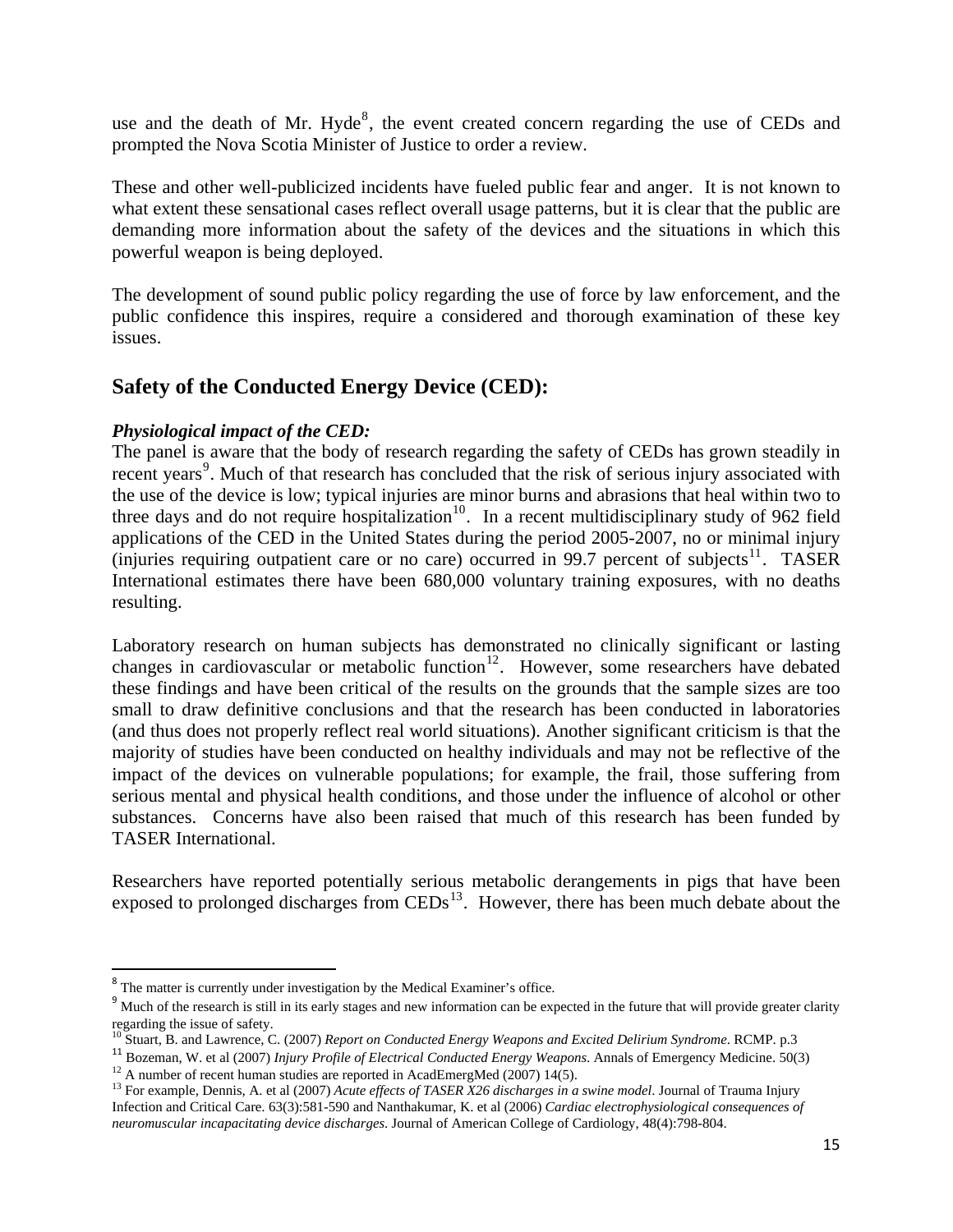relevance of pig studies to the impact of the CED on humans<sup>[14](#page-16-0)</sup>. Although pigs are thought to be similar to humans for the purposes of some physiological studies, some scientists have raised objections to the use of pigs in the specific context of this area of research.

While to date there has been no medical research to establish a causal relationship between CED use and mortality, the panel notes that the science regarding the impact of CEDs is still evolving.

## *Safety of the CED relative to other use of force options:*

The CED exists along a continuum of devices and tactics that are applied to people against their will (in order to subdue them or bring them into custody) and are known to potentially cause harm. Risk of death and other serious injury associated with CED use (based on available research<sup>[15](#page-16-1),[16](#page-16-2)</sup>) appears to be low. The 2007 report of the RCMP and the Ontario Police College indicated there have been approximately 270 deaths worldwide proximal to the use of a CED, including [17](#page-16-3) deaths in Canada since  $1999^{17}$ . Following a review of the relevant medical literature, the authors concluded that "despite an ongoing body of independent analysis, no researcher has proven either a causal relationship between a conducted energy weapon (CEW) and in-custody death, or a viable physiologic method for a CEW application facilitating incustody death."[18](#page-16-4) To date in Canada, no report of a coroner or medical examiner has listed the CED as a cause of death or a contributory factor.

The panel is aware, however, that the safety of CED use cannot be guaranteed, just as the safety of any intervention by law enforcement personnel requiring the use of force cannot be ensured. But the key issue for policy-makers is one of balancing the risks and benefits (to the officer, subject and public), both unique to the CED and relative to other use of force options (both lethal and less-than-lethal).

CED use is undoubtedly safer than the use of deadly force. However, the safety of the CED relative to other 'intermediate devices' (e.g. the baton and oleoresin capsicum (OC) spray) is subject to debate. So too is the issue of whether the risk of injury or death to suspects, law enforcement officers or bystanders would be greater or less if the CED were removed from the array of responses available to law enforcement.

The role of the CED in reducing injuries to both law enforcement officers and citizens has been cited in the literature<sup>[19](#page-16-5)</sup>, but critics have noted that most of these statistics derive from weak

<span id="page-16-0"></span><sup>&</sup>lt;sup>14</sup> Many of the pig studies have been conducted with electrical discharge directly to the chest cavity or heart; in some studies the current is applied for an extended period (e.g. 40 seconds). These conditions would not apply when CEDs are used by law enforcement officers in real world situations.

<span id="page-16-1"></span><sup>15</sup> Bozeman, W.P. et al. (2007) *Injury Profile of TASER Electrical Conducted Weapons*. Presented at the meeting of the American College of Emergency Physicians Research Forum. Seattle, WA.

<span id="page-16-2"></span><sup>16</sup> Home Office Scientific Development Branch (2005) *The X-26 TASER – a review of the experimental and operational data related to an assessment of the medical implications of use*. DSTL/PUB20752.<br><sup>17</sup> These numbers are approximations, many derived from media reports, as there is no central repository for collecting this

<span id="page-16-3"></span>information. Recent media reports suggest a total of 21 deaths in Canada.

<span id="page-16-4"></span><sup>18</sup> Stuart, B. and Lawrence, C. (2007)*Report on Conducted Energy Weapons and Excited Delirium Syndrome*. RCMP. P.3

<span id="page-16-5"></span><sup>&</sup>lt;sup>19</sup> The TASER International website reports studies noting injury reductions ranging from 24%/suspects, 23% /officers in Columbus Ohio to 68%/suspects, 93%/officers in Cape Coral Florida following the adoption of the CED by law enforcement agencies.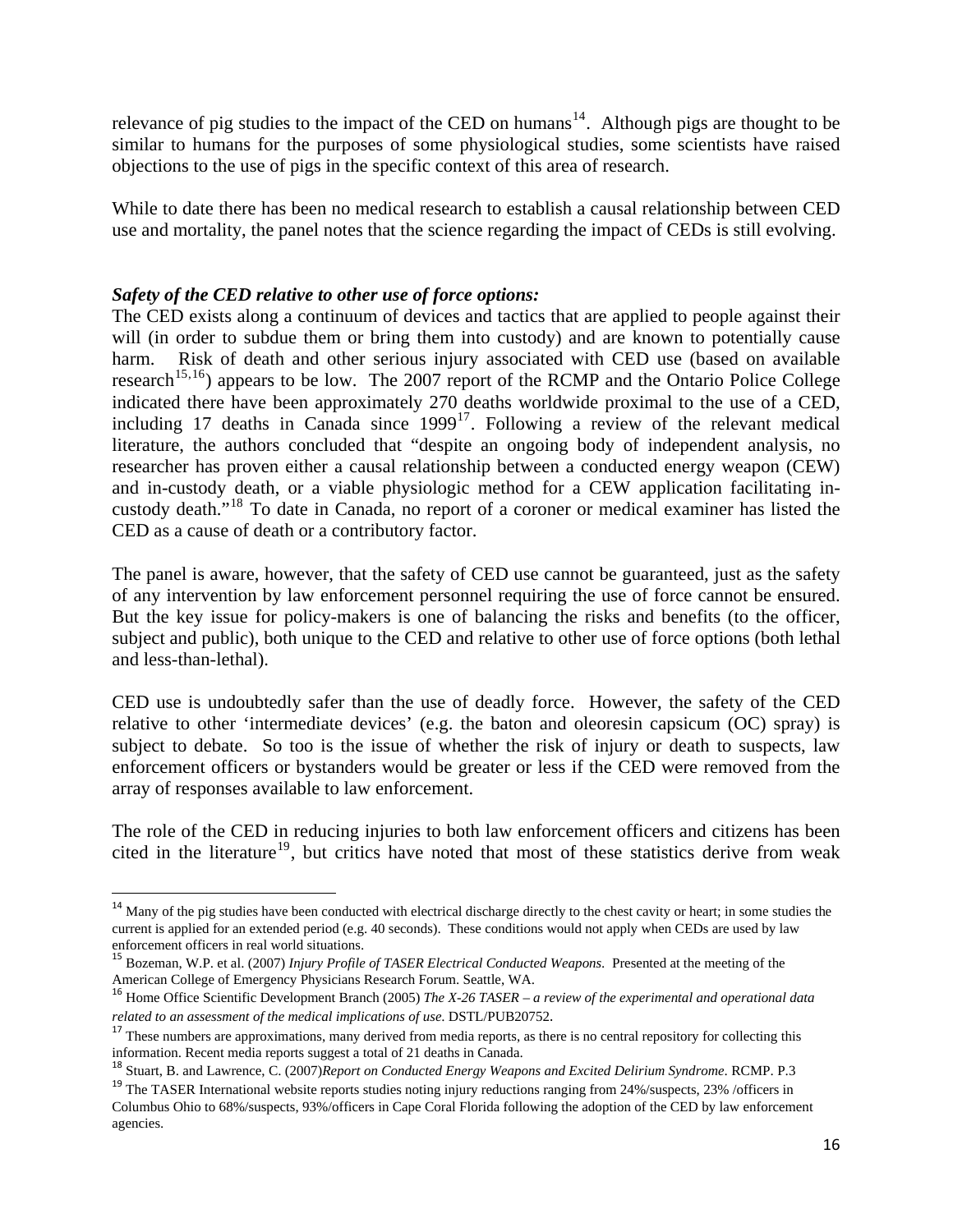research designs (e.g. failing to control for other relevant factors) that reduce confidence in the validity of results<sup>[20](#page-17-0)</sup>. It is important to note that there is always potential for injury (to subjects, law enforcement officers and bystanders) when these officers deal with non-compliant subjects. When viewed in the context of other use of force tactics, the CED has been reported as resulting in fewer injuries. A study conducted in the United Kingdom concluded that the CED has "a lower injury potential than the current use of unarmed defensive tactics, baton strikes and deployment of police  $\log s$ ".<sup>[21](#page-17-1)</sup> A recent study of use of force by law enforcement agencies in South Carolina and Florida concluded that "officers and citizens are at greatest risk from injury when they engage in physical struggles, particularly when the suspect is actively or violently resisting arrest, and that CEDs and OC spray reduce the probability of injury."<sup>[22](#page-17-2)</sup>

On the basis of the information currently available, it would appear that the risk of death or serious injury associated with the use of the CED is low. The panel is concerned about the quality of some of the research in that it does not meet the test of being independent and methodologically sound. The panel is mindful that future research findings may challenge the conclusions that it has drawn and urges that a process be put in place to systematically evaluate subsequent scientific studies as they become available and ensure that they form a critical part of an ongoing evaluation of policy respecting CED use. Accordingly:

#### **Recommendation 1:**

*The panel recommends that a panel of scientific experts be appointed by the Minister of Justice with a mandate to critically and systematically review the new scientific evidence regarding the safety of the CED on an annual basis; summarize the*  information in a format that would be useful to policy-makers, law enforcement *organizations and the public; and make recommendations to the Minister regarding any policy changes that should be considered in the light of new evidence.* 

### **Recommendation 2:**

*The panel further recommends that federal/provincial/territorial Ministers responsible for Justice address the current deficiencies in research and evaluation capacity to inform policy regarding the use of force by law enforcement. Either through the establishment of a new body or the enhancement of an existing body, it is recommended that jurisdictions invest in research and science to determine the impact of use of force devices and tactics. The effort should be national in scope, with links to international bodies involved in similar initiatives. The panel notes that the credibility of this body will depend on its autonomy, independence and scientific expertise.* 

With the science regarding the impact of the CED still evolving, the panel is aware that some have advocated a moratorium on its use pending greater certainty. It is the view of the panel (weighing the science currently available and acknowledging the risks inherent in any use of force) that there are specific instances where the use of the CED is warranted and circumstances

<span id="page-17-0"></span><sup>&</sup>lt;sup>20</sup> Adams, K and Jennison, V. (2007) *What we do not know about police use of Tasers*. Policing. 30(3), 447-465.<br><sup>21</sup> Bleetman, A. and Steyn, R. (2003) *The Advanced Taser: A Medical Review*. University of Birmingham.

<span id="page-17-1"></span>

<span id="page-17-2"></span>www.taser.com/research/science/documents/Bleetman%20Taser%20safety.pdf 22 Smith, M.R. et al (2007) *The impact of conducted energy devices and other types of force and resistance on officer and suspect injuries*. Policing. 30(3):423-446.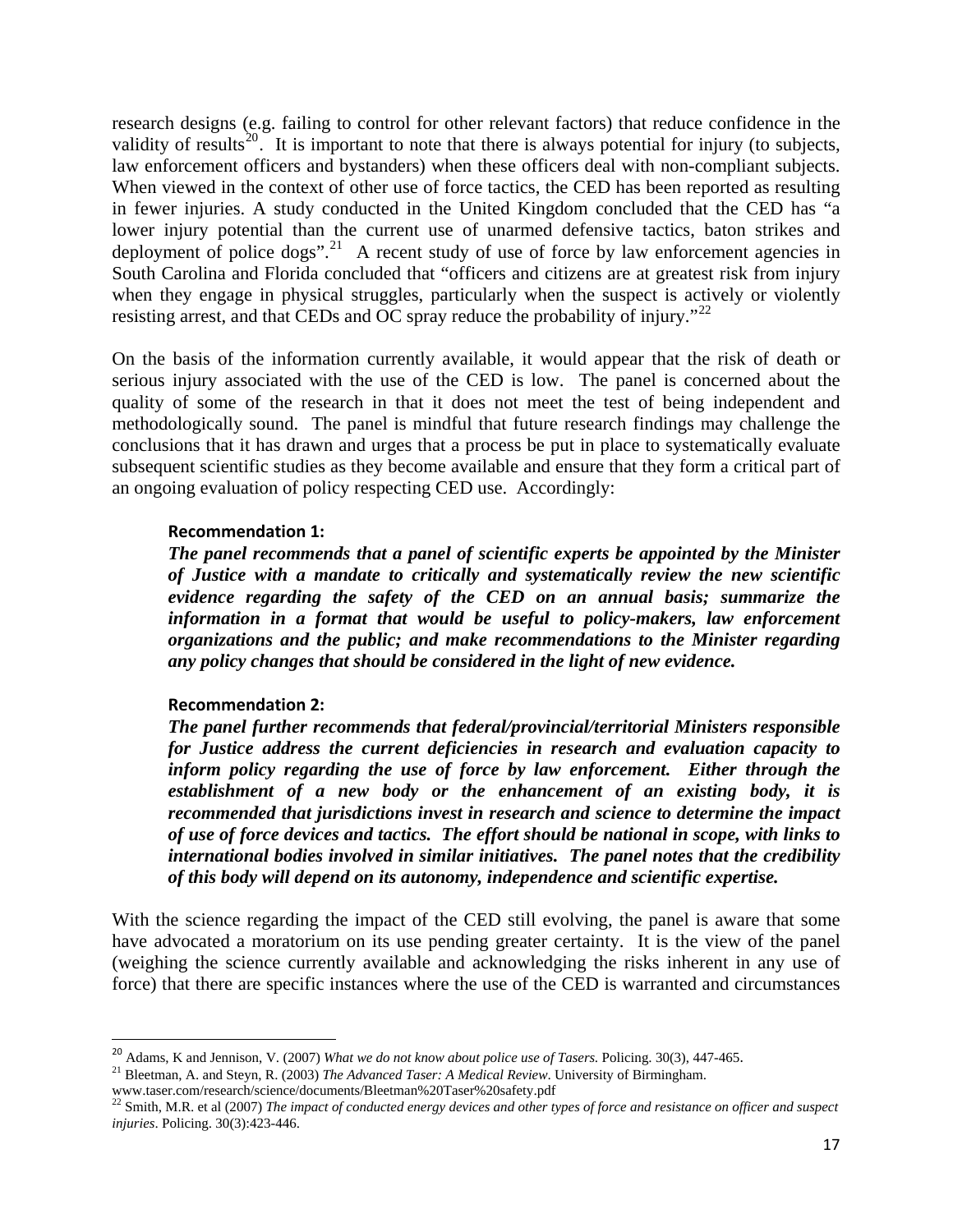where it is not warranted, and that a ban on its use would increase risk to the public and law enforcement personnel.

# **Data regarding the use of Conducted Energy Devices:**

Good information is essential for the development and evaluation of policy. How is the CED currently being used – in what situations – and against which persons? What injuries have resulted – to law enforcement officers, suspects, citizens? Has there been an increase or decrease in the use of the CED relative to other use of force options? Many questions relevant to policy formulation cannot be answered because there is no central repository of data and, consequently, no comprehensive analysis of CED incidents and trends.

According to the provisions of the *Nova Scotia Police Act[23](#page-18-0)* the Minister of Justice is responsible for ensuring "an adequate and effective level of policing" throughout the province. In order to discharge this responsibility, the Minister requires information regarding the operation of policing agencies, including the use of force. Currently, information concerning each CED incident is collected by individual law enforcement agencies (police, sheriffs and correctional services) but there is no central repository. Therefore, the Minister is not in a position to exercise legislated oversight of law enforcement agencies with respect to the use of force.

### **Recommendation 3:**

*The panel recommends that a provincial database be created within the Department of Justice to permit a comprehensive review of use of force incidents, including CED use. The database must be sufficient to permit a trend analysis of incidents (when and how the device was used and in what circumstances); assessment of the risk logic of the officer (risk factors considered, availability of other force options); characteristics of the subjects; the mode of CED use (presentation only, use of probes, multiple use, duration of use); and outcomes. The database should be constructed in consultation with policy-makers, law enforcement agencies and civilian law enforcement oversight bodies, and with the input of experts in large database construction. The panel is recommending that data related to all use of force incidents be collected in a uniform reporting format in order that the relative frequency of use of the various methods can be compared among agencies and over time. The database should be accessible to independent researchers.* 

## **Recommendation 4:**

*The panel further recommends that information on use of force incidents in all provinces/territories be submitted to a central body (e.g. the Canadian Centre for Justice Statistics) in a form that will permit the construction of a standardized national*  database in order to allow the generation of more meaningful research and permit *cross-jurisdictional comparisons of CED use. The panel believes it is important to receive input from a variety of experts when designing the data collection format and processes in order to ensure that the data will meet the requirements of a variety of audiences with an interest in the use and impact of the CED.* 

<span id="page-18-0"></span><sup>&</sup>lt;sup>23</sup> RSNS. 2004, c.31, s.1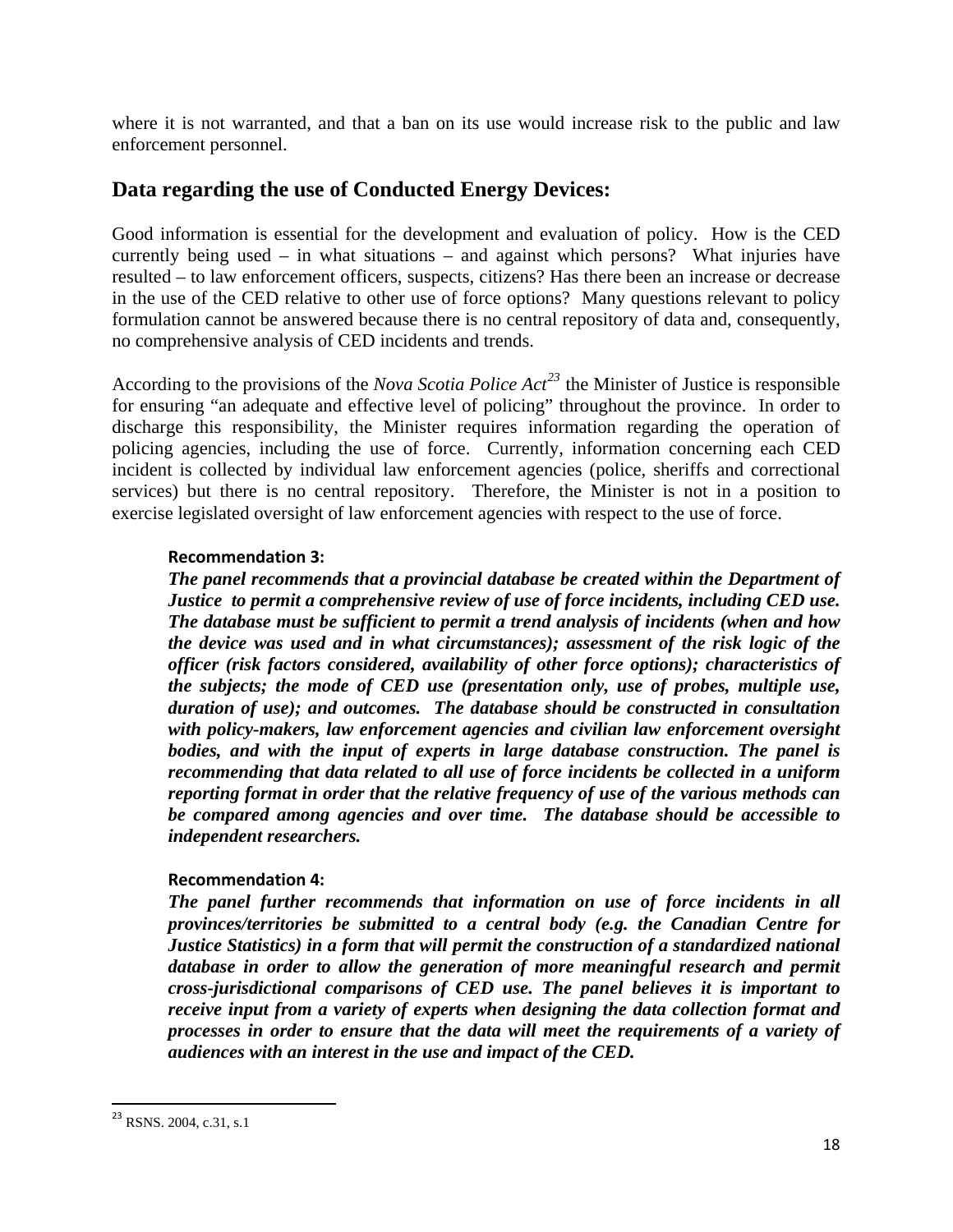## **Assessment of use of force devices**:

The technology of use of force devices is continually evolving as law enforcement agencies continue to seek more effective means of dealing with non-compliant subjects. The panel is concerned with what appear to be inadequate processes for the evaluation of these devices. Under the *Nova Scotia Police Act*, the governor-in-council may make regulations prescribing requirements respecting equipment used by police agencies. But such regulations have not been promulgated in Nova Scotia and, as a result, decisions respecting the type of devices to be used are left to individual law enforcement agencies.

In view of the nature of these devices, and their capacity to inflict pain or other harm on individuals, it is essential that government, as the civilian authority, (and not the police) be responsible for assessing and regulating the CED (as well as other use of force devices and tactics).

### **Recommendation 5:**

*The panel recommends that the Province establish standards for all use of force devices and prescribe by regulation the devices that may be used by law enforcement agencies. It is further recommended that the Province monitor emerging use of force technologies (including new versions of CEDs) to determine whether they should be accepted for use by law enforcement agencies.* 

The panel is aware that there are presently no globally accepted safety parameters established for the  $\text{CED}^{24}$  $\text{CED}^{24}$  $\text{CED}^{24}$ . Accordingly:

### **Recommendation 6:**

*It is recommended that federal, provincial and territorial authorities responsible for law enforcement establish a mechanism to ensure an independent, rigorous assessment of the risks and benefits of any device to be used by law enforcement that has the potential for causing harm[25](#page-19-1).* 

# **Appropriate use of the CED:**

The *CED Review* notes that the use of CEDs by law enforcement agencies in this province has increased substantially (80%) over the past three years from 101 times in 2005 to 182 times in 2007, and the number of devices in use has increased 103% during the same period. No information was provided in the review regarding the nature of the situations in which the device was used, nor the increases in the number of officers certified to use the CED over the three year period, nor global changes in other use of force devices or tactics. Accordingly it was not possible for the panel to conclude whether or not overall CED use in Nova Scotia is appropriate, nor which proportion of the usage is appropriate and which is inappropriate.

<span id="page-19-0"></span> $^{24}$  i.e. no scientifically tested, independently verified and globally accepted safety parameters.

<span id="page-19-1"></span><sup>&</sup>lt;sup>25</sup> This task could be undertaken by the body charged with research into the safety of use of force devices and tactics, described in a previous section of this report.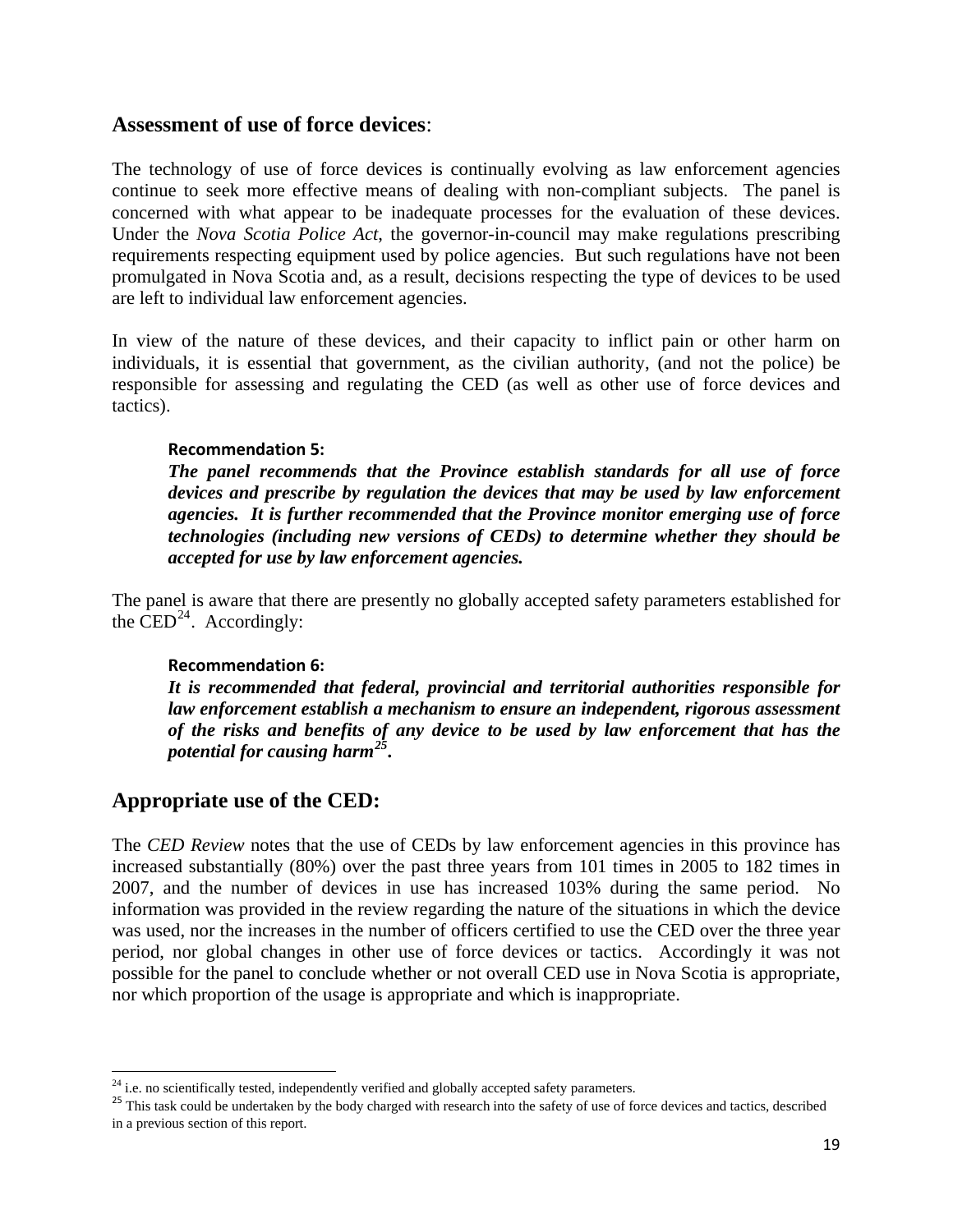There is considerable variation among agencies in the circumstances in which individual policies authorize the use of CEDs.

The National Use of Force model, adopted by municipal police agencies (and with minor modification by the RCMP, Sheriff Services and Correctional Services) in Nova Scotia, gives law enforcement officers considerable latitude in determining when a CED may be employed. The CED is considered an 'intermediate weapon' that can be used to respond to subject behavior ranging from active resistance to that posing a risk of grievous bodily harm or death.

## The Provincial Governance Standard indicates the CED

"is only to be discharged in the execution of police officer duty, and where risk from aggression, violence *or other reasonable conditions* exist given the articulation of circumstances are in the interests of public or officer safety" and "in keeping with *police agency approved* use of force policy and training".

The 2007 report of the Commissioner for Public Complaints Against the RCMP states that "the  $CEW<sup>26</sup>$  $CEW<sup>26</sup>$  $CEW<sup>26</sup>$  has a role in specific situations that require less than lethal alternatives to reduce risk of injury or death to both the officer and the individual when use of force is required. In other words, it is an option in cases where lethal force would otherwise have been considered".<sup>[27](#page-20-1)</sup>

Amnesty International has expressed concern that "there have been a disturbing number of cases (in Canada) where police officers have used tasers inappropriately when there was no serious risk either to themselves or others present"[28](#page-20-2) Amnesty acknowledges that it is appropriate that police extend their use of non-lethal weapons to avoid deaths or injuries from more lethal weapons. However the organization states that "electro-shock weapons are particularly easy to abuse as they are portable, simple to deploy and have the capacity to inflict severe pain at the push of a button, often without leaving marks". Concerns have been raised that the CED is being used more frequently in situations where less intrusive use of force tactics could be used. The CED is a very versatile weapon: it can be used from a distance, it is usually immediately effective (when operated correctly) and its effects are generally short-lived. Some question whether it is this very versatility that has led to overuse or misuse (e.g. multiple or prolonged firing of the CED at a subject).

Recent Canadian reports have addressed this issue by clarifying when the CED should be used. For example, the 2007 Quebec report<sup>[29](#page-20-3)</sup> recommends that police officers may use CEDs in order to:

- Control an individual whose resistance presents a significant risk for his or her own safety, that of the officers or another person; or to
- Protect themselves or another person from an imminent threat of bodily harm.

The interim report of the RCMP Public Complaints Commissioner recommended that the RCMP immediately restrict the use of the conducted energy weapon by classifying it as an 'impact

 $26$  'conducted energy weapon' – terminology used by the RCMP, synonymous with 'conducted energy device'

<span id="page-20-1"></span><span id="page-20-0"></span><sup>&</sup>lt;sup>27</sup> Commission for Public Complaints Against the Royal Canadian Mounted Police. *RCMP Use of the Conducted Energy Weapon: Interim Report*. Ottawa: 2007, p.2<br><sup>28</sup> Amnesty International Canada: International Canada: Interve

<span id="page-20-3"></span><span id="page-20-2"></span> $\frac{28}{28}$  Annesty International. *Canada: Inappropriate and excessive use of tasers*. AI index: AMR 20/002/2007.<br><sup>29</sup> Standing Advisory Committee on the Use of Force. (2007) *Analysis and recommendations for a Quebec po conducted energy devices.* Quebec.[www.msp.gouv.qc.ca/police/publicat/Taser/rapport\\_Taser.pdf.](http://www.msp.gouv.qc.ca/police/publicat/Taser/rapport_Taser.pdf)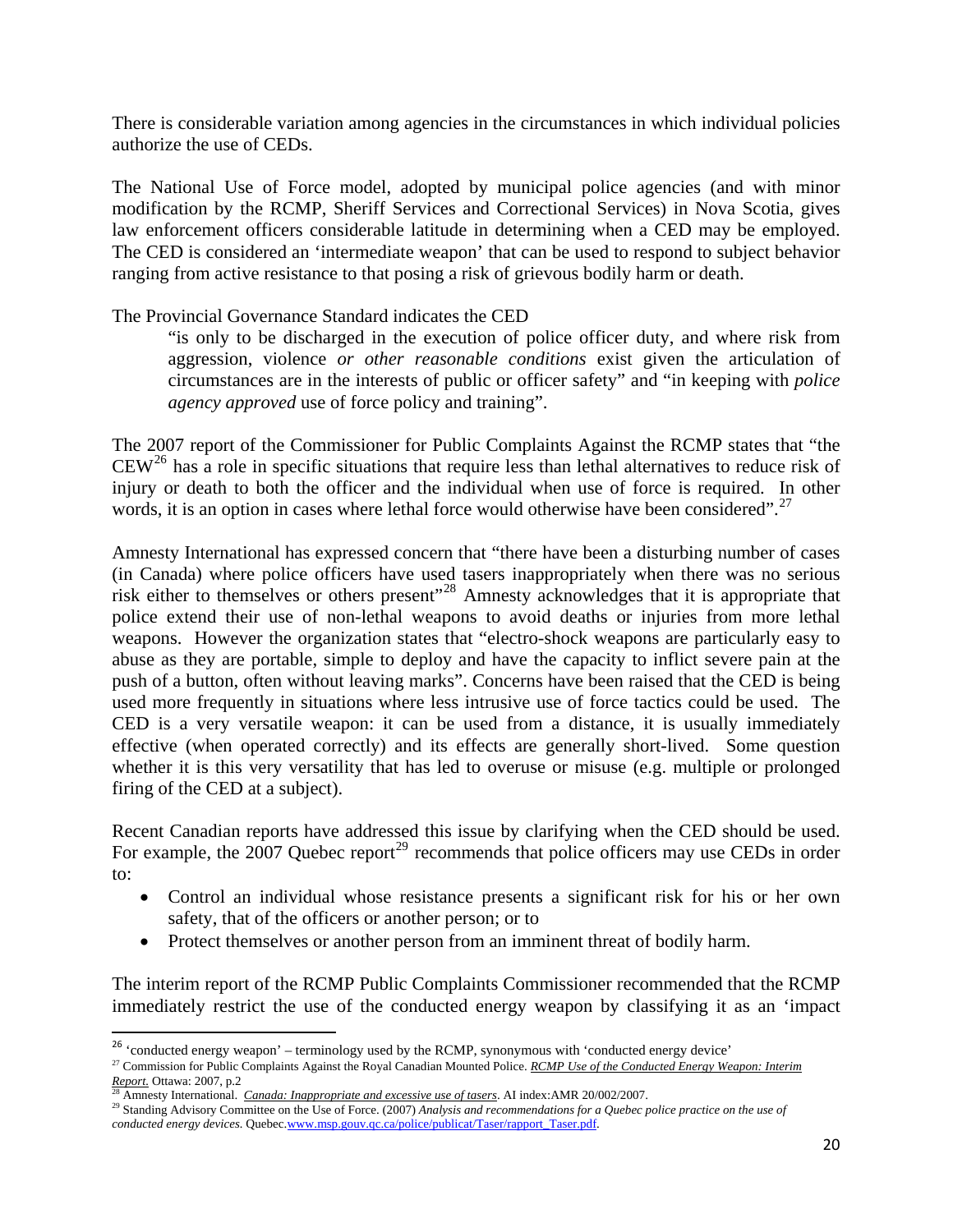weapon' in the use of force model and allow its use only in those situations where an individual is behaving in a manner classified as being 'combative' or posing a risk of 'death or grievous bodily harm' to the officer, themselves or the general public.

The guidelines developed by the Police Executive Research Forum<sup>[30](#page-21-0)</sup> state that "CEDs should only be used against persons who are actively resisting or exhibiting active aggression, or to prevent individuals from harming themselves or others".

The 2005 report of the Canadian Police Research Centre concluded "it would be unwise and counter-productive for any police service or government body to develop policies and procedures that *explicitly specify* in what kinds of circumstances a CED may or may not be used".<sup>[31](#page-21-1)</sup> This is because the variety and complexity of the circumstances that may confront an officer make it impossible for any policy to encompass every scenario.

The panel is aware that there are differing views regarding where the CED should be situated on the use of force continuum.

The panel is of the view that the use of CEDs must be considered in the context of use of force by law enforcement generally. With the risk of death or serious harm inflicted as a result of CED use being low, there is support for the use of the device in situations where suspects are behaving in an aggressive, combative manner and evidently posing a risk of death or grievous bodily harm to themselves, law enforcement officers or other persons.

The panel is also of the view that because the CED is used as an alternative to other forms of 'less than lethal' force, mortality or serious injury is not the only outcome of CED use that should be of concern. The application of force can result in many types of physical and psychological trauma and should never be used casually. In this context, the panel is concerned about the issue of so-called usage creep – particularly the use of the CED as a compliance tool in situations where subjects are not actively resisting the officer and where less intrusive means would likely have been successful. It should be reiterated that, in the absence of comprehensive data regarding CED use, the panel was unable to determine definitively the extent of 'usage creep' in Nova Scotia.

The panel considered the issue of whether law enforcement officers are given adequate guidance in current policy to enable them to make appropriate decisions regarding the use of the CED. Policies governing the use of lethal weapons explicitly specify the circumstances in which they may be deployed. By contrast, current policy classifies the CED as an 'intermediate weapon' that may be used in a very broad set of circumstances to subdue subjects displaying behaviours ranging from 'active resistance' to 'risk of grievous bodily harm or death'. The panel is concerned that the breadth of this categorization offers insufficient guidance to law enforcement officers and, in providing so much room for individual interpretation, encourages usage creep.

<span id="page-21-0"></span><sup>&</sup>lt;sup>30</sup> Cronin, J.M. and Ederheimer, J.A. (2006) *Conducted Energy Devices: Development of Standards for Consistency and Guidance*. US Dept. of Justice Office of Community Oriented Policing Services and Police Executive Resea

<span id="page-21-1"></span><sup>&</sup>lt;sup>31</sup> Manojlovic, D., Hall, C., Laur, D., Goodkey, S., Laurence, C., Shaw, R., St-Amour, S., Neufeld, A. and Palmer, S. Review of Conducted Energy *Devices*. Canadian Police Research Centre: 2005. p.vi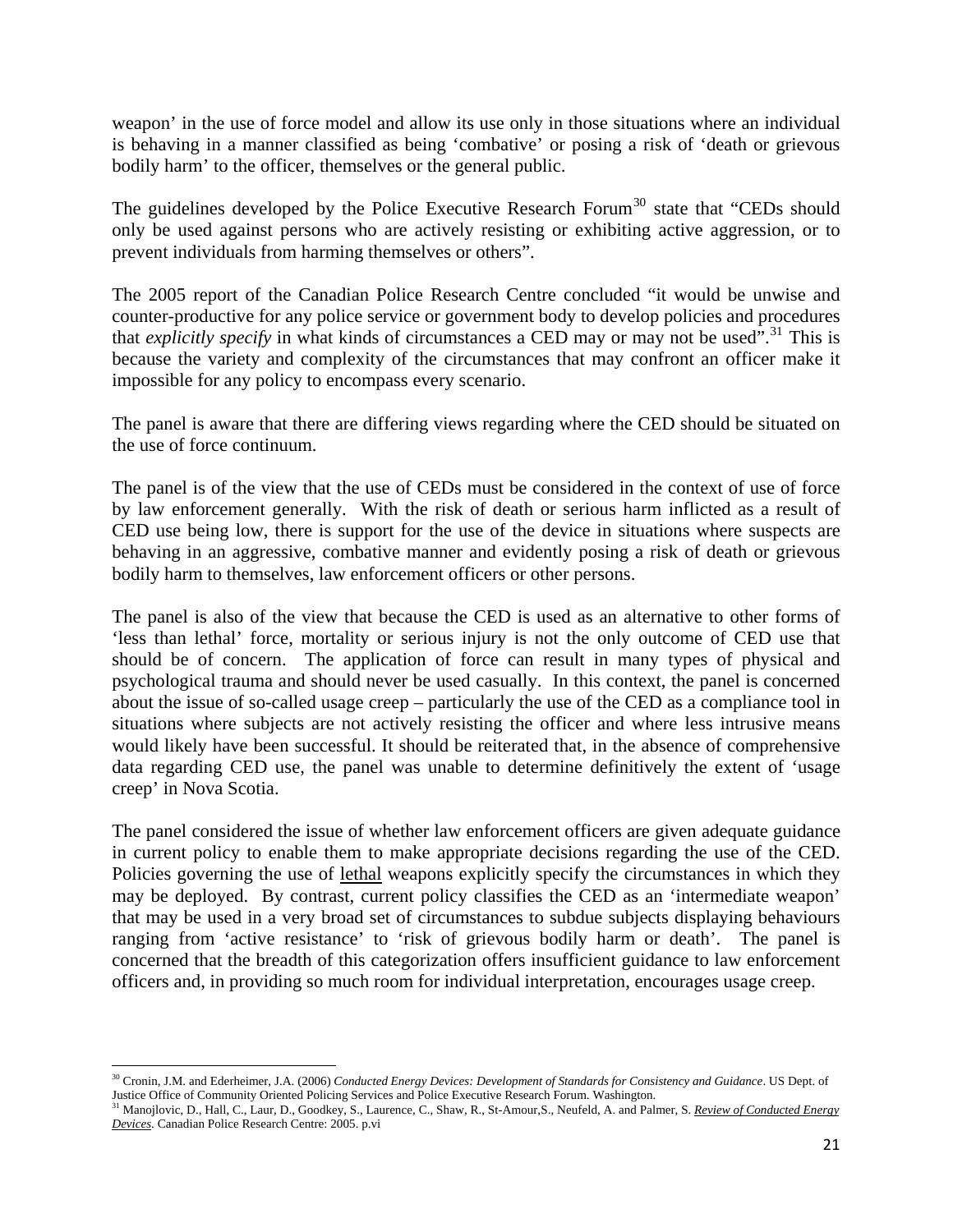The panel is aware that the public perceive the CED to be a powerful, aggressive device and demand assurance that it will not be used by law enforcement officers on subjects who do not appear to pose a serious danger to the public, law enforcement agents or themselves. There was considerable concern about the variation in policies and CED usage among the various law enforcement agencies in Nova Scotia, and the implications of a very broad Provincial Governance Standard that permits significant variation in practice<sup>[32](#page-22-0)</sup>.

The panel is of the view that the current Provincial Governance Standard is unacceptably vague and that the institution of more objective provincial usage standards would lead to greater uniformity and provide more clarity, direction and certainty. However, the panel believes that standards must be based on an analysis of utilization data that does not currently exist, as well as a comprehensive review of best practices related to CED standards.

#### **Recommendation 7:**

*The panel recommends that the Department of Justice immediately commit to a full policy review to include an examination of the nature of CED use in the province and an analysis of 'best practices' with a view to establishing a more prescriptive set of provincial use of force standards and procedures.* 

The panel has previously recommended that a process be instituted immediately to collect information that would permit an analysis of CED usage, in the context of other use of force strategies.

Despite the acknowledged absence of meaningful data to inform policy, there are concerns that the Provincial Governance Standard, as it is currently written, is inadequate to guide the actions of law enforcement officers.

### **Recommendation 8:**

*In the interim, until the policy review is completed, the panel recommends that the use of the CED be restricted to situations of 'violent or aggressive resistance or active threat that may cause serious injury to the law enforcement officer, the subject or the public'.*

## **Excited delirium***:*

The panel gave some consideration to the phenomenon referred to as 'excited delirium' (ED) because of the debate that is currently in the public domain regarding the use of CEDs on individuals displaying agitated, aggressive, irrational conduct. Some law enforcement policies, notably those of the RCMP, make specific reference to ED and detail special procedures to be followed when dealing with individuals purportedly suffering from ED.

<span id="page-22-0"></span><sup>&</sup>lt;sup>32</sup> *The CED Review* noted, for example, that there are significant differences in the various operational procedures regarding prior notification of supervisors; situations in which the CED may/may not be used; response to individuals suffering from 'excited delirium'; involvement of medical personnel post-deployment of the CED; multiple use of the CED.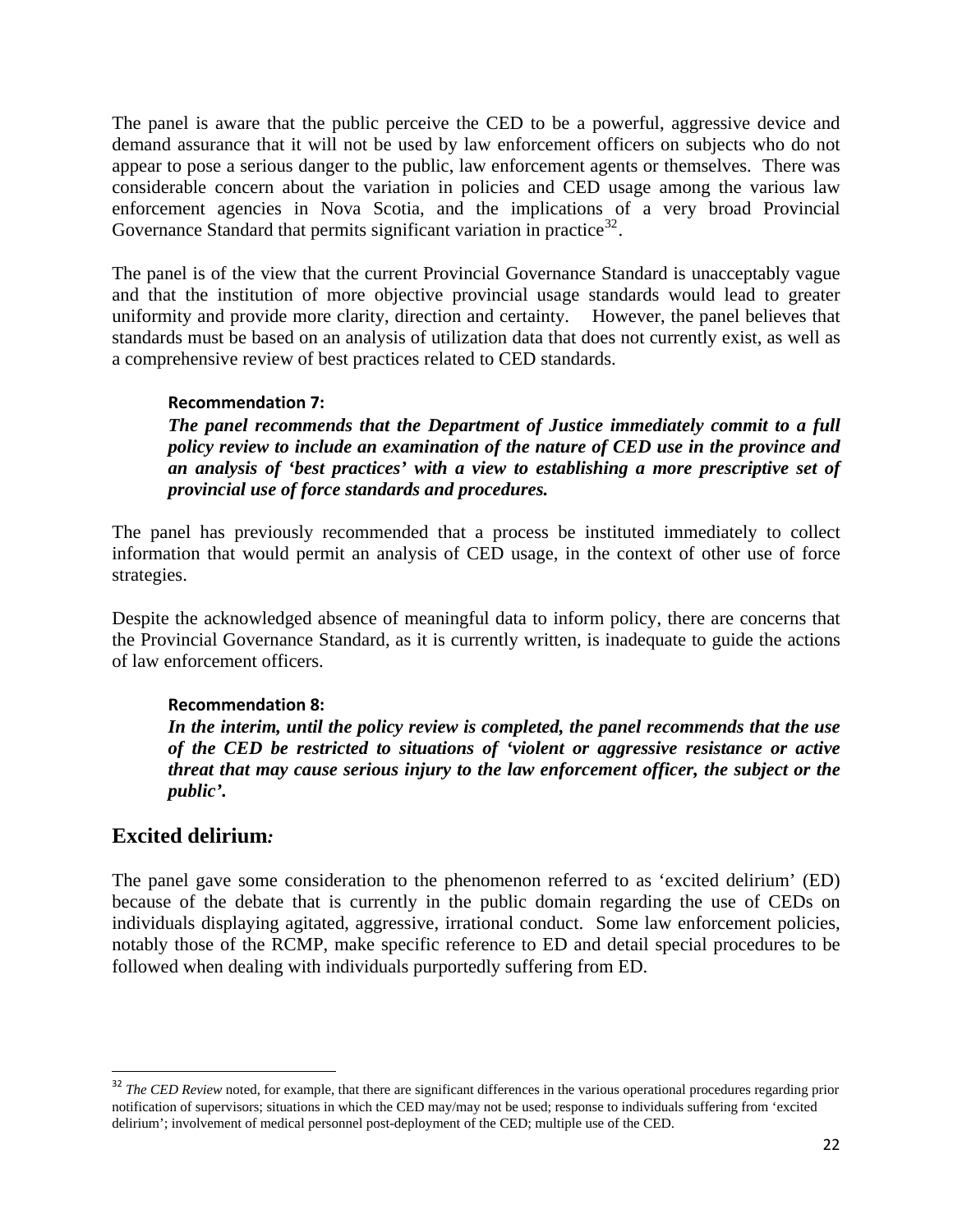The panel is aware that the term ED itself is controversial: that there is disagreement in the medical community about the diagnosis of ED and that there is little scientific literature regarding the impact of the CED on individuals displaying ED symptoms.

Frequently it is impossible for law enforcement officers to distinguish between various types of behaviours; i.e. a subject who is merely aggressive and belligerent from one who is in a psychotic, drug-induced or delirious state. The panel believes it is inappropriate to expect these officers to 'diagnose' a psychiatric or medical condition at the scene of an incident. Officers must respond to the behavior rather than attempt to diagnose a psychiatric or medical illness.

It is recognized that law enforcement officers are often first responders to situations involving individuals suffering from mental or medical illness (including drug abuse) and the appropriate first contact response to these individuals is of great concern to them.

Law enforcement officers need guidance (policy and training) in how to respond tactically, with the goal of placing the disturbed individual in the medical system as soon as possible. The panel does not believe it is useful to stipulate the specific diagnosis of ED in policy, but rather to define the behavior (i.e. agitated, aggressive, irrational conduct) as requiring immediate medical attention.

The panel is aware that the Mental Health Mobile Crisis Team<sup>[33](#page-23-0)</sup> (composed of a mental health professional and a police officer) is available to respond to emergency calls in the area policed by Halifax Regional Police from 1:00 p.m. until 1:00 a.m. daily. The team also provides a 24/7 phone triage and assistance service throughout the Capital District Health area. In rural areas throughout the province it is suggested that a 7/24 1-800 assistance number could be established where police officers can obtain real-time advice when responding to a mental health crisis.

As with many issues related to the use of CEDs, the panel believes there is an urgent need for more research in this area: to study the phenomenon referred to as ED and its role in in-custody deaths; to determine the risks associated with various means of restraining individuals displaying ED symptoms; and, on the basis of the research results, to develop a training program for law enforcement officers to guide them in their response to individuals suffering from mental illness.

## **Recommendation 9:**

*It is recommended that the Province establish a panel of mental health and medical experts to address the issue of excited delirium and submit a separate and detailed report to the Ministers of Justice and Health.* 

# **Training**:

The skills required to deal with uncooperative subjects are complex, ranging from the ability to exercise good judgment in appraising situations; decision-making to determine which response would likely be most effective (weighing the environmental context, the characteristics of the subject(s) and the law enforcement officer's own capabilities); and the technical mastery of skills

<span id="page-23-0"></span><sup>&</sup>lt;sup>33</sup> This is a joint operation of the Department of Health, Capital District Health Authority, Izaak Walton Killam Health Centre and the Halifax Regional Police.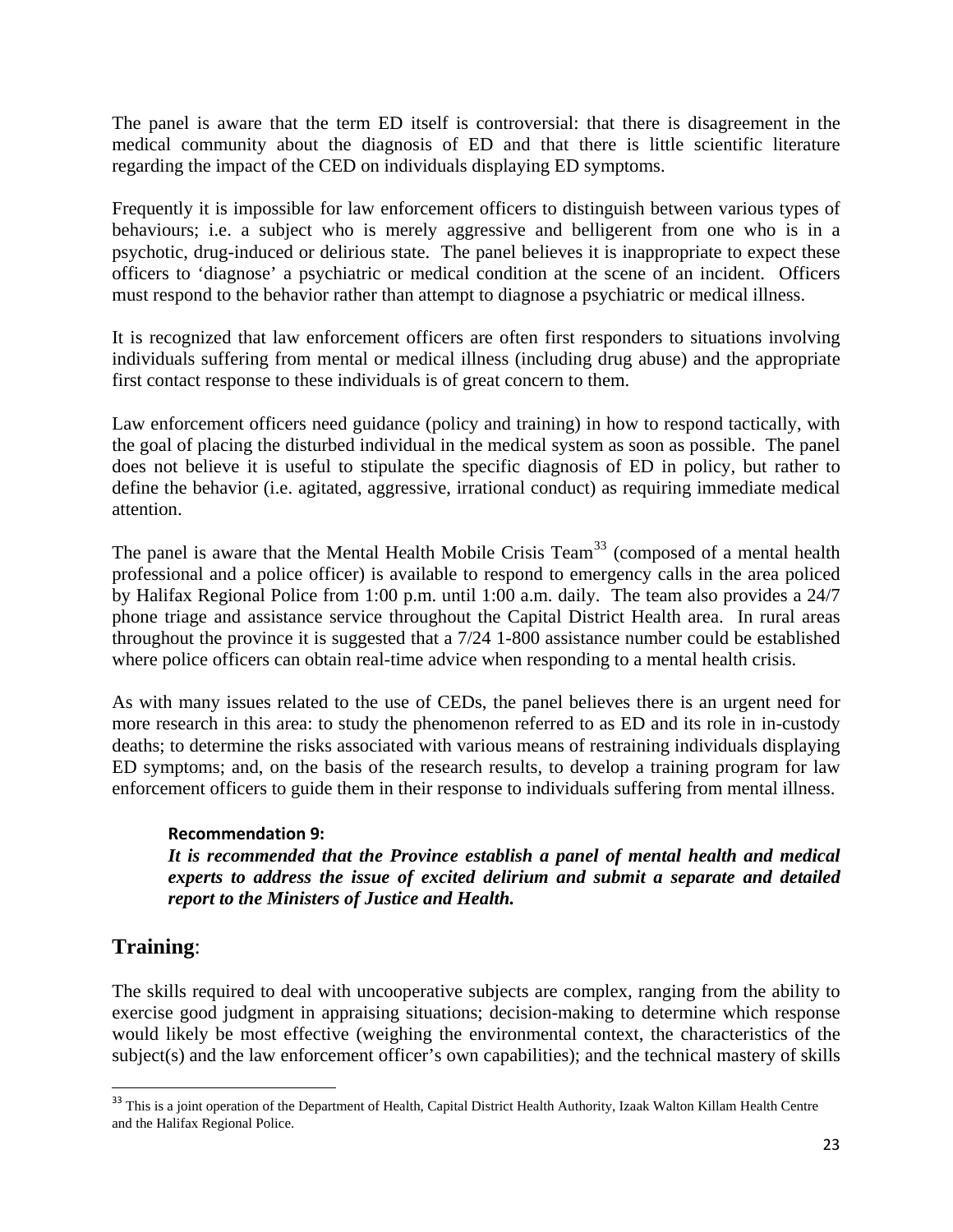ranging from communication through to use of weaponry. The quality of training a law enforcement officer receives as a recruit and throughout his/her career is key to determining whether or not the officer will perform their duties appropriately and effectively.

The Provincial Governance Standard for municipal police agencies requires that CED operators receive training from a "recognized and certified police or subject matter instructor specific to the police agency-approved CED" and that recertification is "not to exceed every 36 months". CED operators for Sheriff Services receive eight hours of training and are required to be recertified "at least every 36 months at the discretion of the Director of Sheriff Services". Correctional Services CED operators receive sixteen hours of training, with refresher training of four hours every six months, followed by an 8-hour recertification course annually.

A detailed analysis of the content and effectiveness of the training curriculum was beyond the scope of the panel's work. However, the panel is of the view that the content of training programs must be evidence-based; i.e. founded on research that demonstrates what content, length, delivery style and refresher frequency are most effective. Furthermore, persons with mental health disorders have unique needs and training should address appropriate responses to these needs. $34$ 

Accordingly, the panel is concerned that there are significant variations in training among law enforcement agencies and that training standards appear to be arbitrary. Some agencies provide training in the use of CEDs in isolation from other use of force tactics, while other agencies provide comprehensive use of force training during the same training program. There is also concern that training curricula developed by the manufacturer TASER International are being implemented without adequate scrutiny.

The provincial Department of Justice is responsible for setting training standards and therefore *the panel recommends that:*

### **Recommendation 10:**

*The Department of Justice establish a provincial use of force training standard; ensure that all CED operators are certified according to this standard; and conduct audits to ensure adherence to the standard.* 

### **Recommendation 11:**

*Training standards for certification and recertification be uniform, based on best practices (evidence-based), with variations based on the differing operational requirements for police agencies, sheriffs and correctional officers. Training should address all use of force strategies simultaneously, using a scenario-based model focusing on decision-making so that officers routinely consider all possible alternatives when responding to incidents.[35](#page-24-1) The training should include communications skills to reinforce the importance of officer presence and verbal interaction in defusing many potentially volatile incidents. The training should also address the special approaches* 

<span id="page-24-0"></span><sup>&</sup>lt;sup>34</sup> The panel was aware that there are mental health training programs available and that these are provided to some law enforcement officers. However, they are not shared among all law enforcement agencies.

<span id="page-24-1"></span><sup>&</sup>lt;sup>35</sup> The panel suggests that the Department of Justice consider acquiring use of force simulators to be used in scenario-based training for law enforcement officers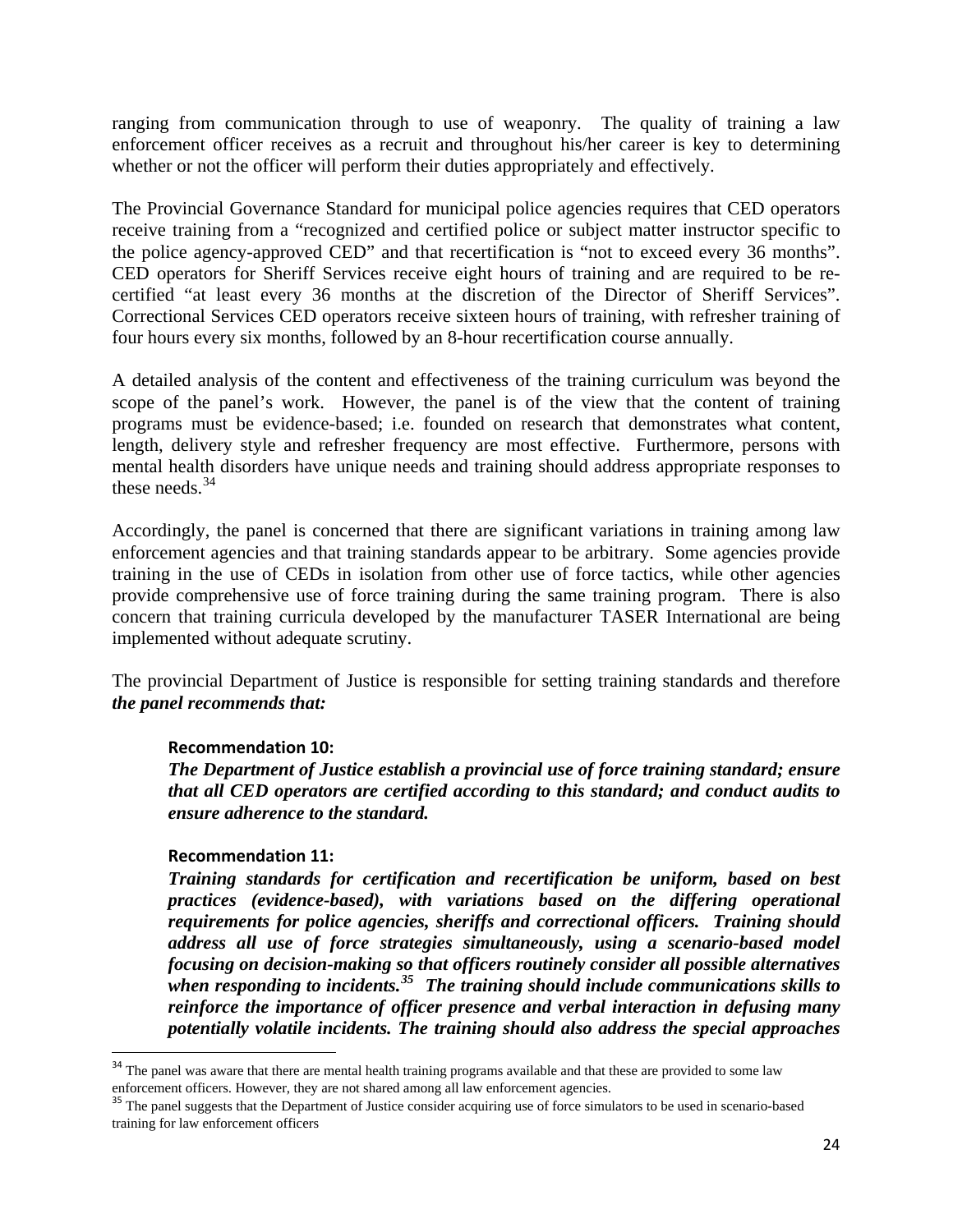*to be taken with people apparently suffering from mental disorders. Training should be*  based on the provincial use of force policies, not taken directly from the *manufacturer's curricula without adequate vetting.* 

### **Recommendation 12:**

*Accreditation of use of force instructors be based on provincial standards, not merely on the basis of criteria established by the manufacturer.* 

### *Recommendation 13:*

*Supervisors responsible for assessing the use of CEDs by officers under their supervision be certified in the use of CEDs[36](#page-25-0) according to provincial standards.* 

# **Public accountability:**

The demanding environment in which law enforcement officers function was acknowledged in the *CED Review*:

"Law enforcement officers work in a very volatile environment. Situations can escalate very quickly and the officer must respond appropriately based on his/her perception of the situation and in the context of rules and regulations governing that response. When confrontations occur, the best outcome is one in which the situation is brought under control and no one is injured. However, the nature of law enforcement work is such that risk of harm to officer, subject, or bystanders can never be completely eliminated." $37$ 

Article 4 of the United Nations Statement of Basic Principles states that:

"law enforcement officers, in carrying out their duty, shall as far as possible apply nonviolent means before resorting to the use of force and firearms. They may use force and firearms only if other means remain ineffective or without any promise of achieving the intended result".

Although the public accepts that it may be necessary for law enforcement agents to resort to force in some circumstances, it is essential in a free and democratic society that the public be assured that tight controls are exercised over the use of force and that independent oversight of such incidents be guaranteed.

The Provincial Governance Standard for municipal police officers requires that officers discharging a CED must file a written report with the police agency as soon as reasonably possible and the report is to be reviewed by a supervisor.

All police agencies require the completion of a report following any use of a CED; the Controlled Response Report (municipal police agencies) and Form 3996 (RCMP). Correctional Services staff are required to complete a Taser Operator Report, and the Sheriffs an Incident Occurrence Report.

<span id="page-25-0"></span><sup>&</sup>lt;sup>36</sup> For example, it is the policy of RCMP 'H' Division that the reviewing supervisor be certified, as well as the supervisor who authorizes others to deploy the CED.

<span id="page-25-1"></span><sup>37</sup> *CED Review* p.9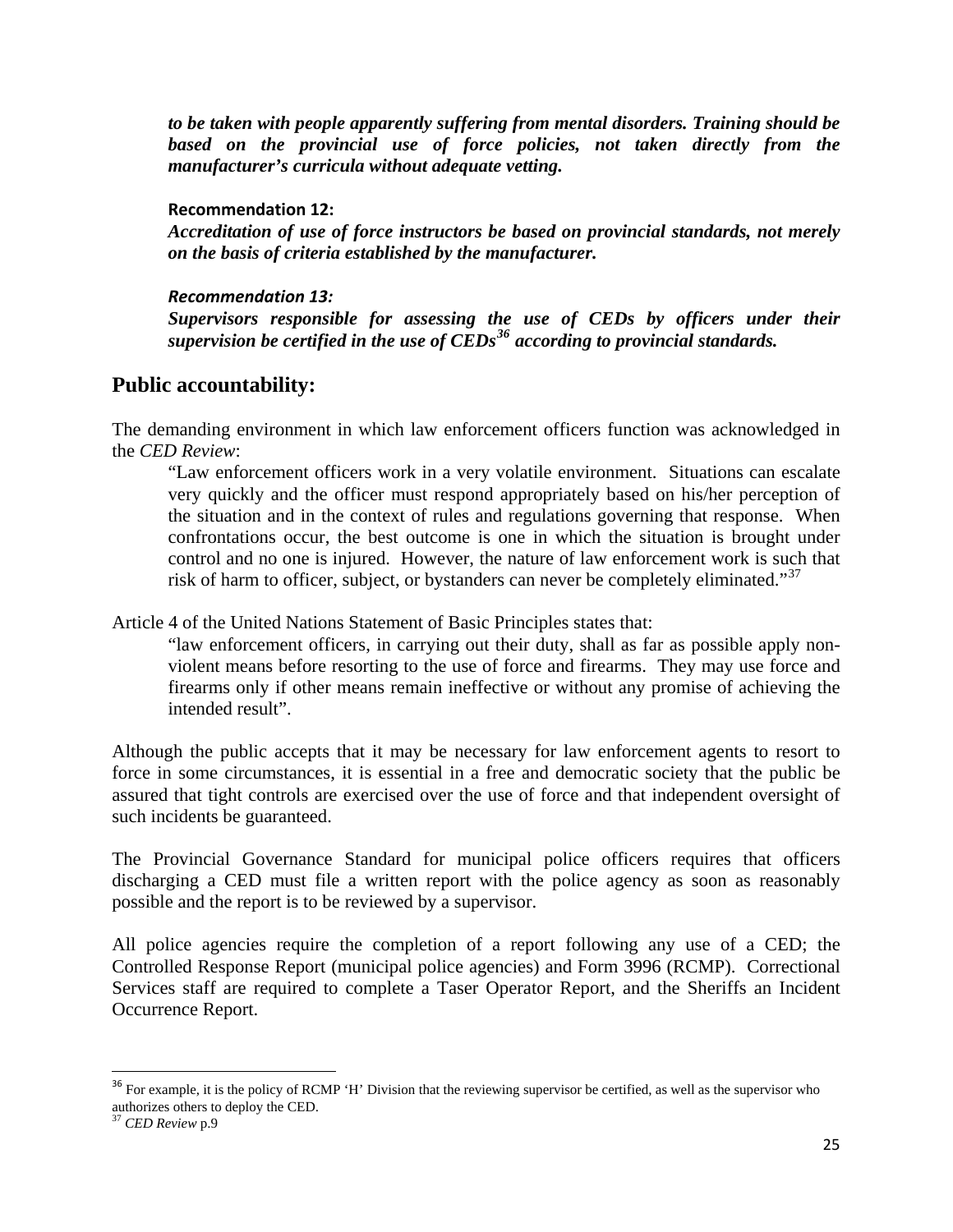Reports are reviewed by supervisors. In some municipal police agencies reports are also examined by CED trainers to identify whether remedial training is required. Following the review by the supervising officer to audit CED use relative to policy, the RCMP require that CEW reports be submitted to a CEW Master Instructor (to determine adherence to national policy, proper articulation of grounds and identification of training deficiencies), after which they are forwarded to Ottawa for inclusion in the national database and review by the National Use of Force Unit.

Following the deployment of a CED by Correctional Services staff, the on-duty captain of the correctional facility conducts an operational debrief and reviews all staff reports. The superintendent of the facility conducts a full investigation and submits the report of the investigation to the Master Trainer and the Director, Correctional Services in Halifax.

Sheriff Services requires that an Incident Occurrence Report be submitted to a Sheriff Supervisor following the deployment of a CED.

The Provincial Governance Standard does not require municipal police agencies to file reports with the provincial Department of Justice and there is currently no capacity to prepare an annual report on the use of CEDs by law enforcement officers in Nova Scotia.

The Department of Justice Public Safety Division is mandated to determine compliance with Provincial Governance Standards through a system of audits, reviews and inspections. To date, no audits have been completed regarding the use of CEDs.

The accountability framework envisioned by the panel requires, in the first instance, that use of CEDs be monitored by individual law enforcement agencies. The panel is aware of steps that have been taken by law enforcement agencies to review use of force incidents internally. The current practice of supervisor review and referral of CED incident reports to specialized trainers for review and remedial training (if deemed required) appears to be an appropriate internal governance process.

According to the provisions of the *Nova Scotia Police Act*, the provincial Department of Justice, through the Public Safety Division, has overall responsibility for law enforcement in the province: setting standards for policing (including those related to the use of force and training) and auditing adherence to the standards. It is the view of the panel that the Department of Justice must play a stronger role in the use of force accountability framework.

### **Recommendation 14:**

*The panel recommends that the position of Use of Force Coordinator be established within the Department of Justice, with responsibility for:* 

- *establishing core standards that clearly provide the parameters for use of force by law enforcement agencies (to include how, when and by whom the device may be deployed; training requirements; reporting obligations; and delineation of authorized weapons and devices);*
- *conducting process audits to ensure compliance with the standards; and*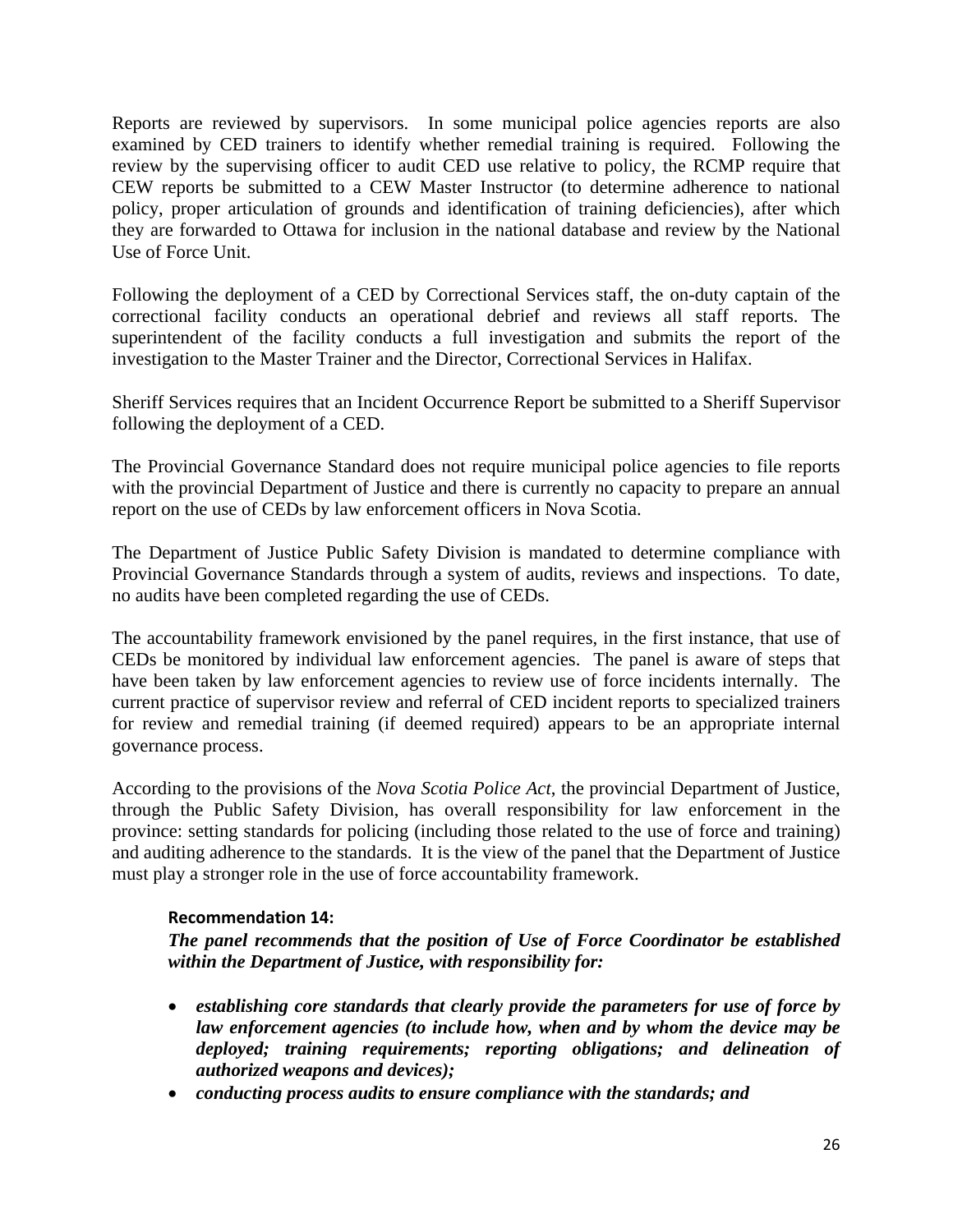## • *monitoring the use of force by law enforcement agencies, with the assistance of the database described earlier in this report.*

The panel is concerned about the lack of civilian oversight of CED use by law enforcement. Because of the extraordinary powers given to law enforcement officers, it is essential that use of force be subject to scrutiny by a civilian body, independent of law enforcement agencies. This body must assure the public that exercise of force (all use of force, not only CED use) is reasonable, based on a set of standards governing the use of force.

The panel is aware that a citizen with a concern regarding the behavior of a police officer (including allegations of misuse of force) may lodge a complaint with the Nova Scotia Police Complaints Commission (for municipal forces) and with the RCMP Public Complaints Commission (for RCMP detachments). As reported in the CED Review, there have been two complaints associated with the use of a CED by municipal police officers since 2004, and four complaints lodged in connection with the RCMP use of CEDs in Nova Scotia.<sup>[38](#page-27-0)</sup> While it is important that citizens have recourse to an independent body to investigate complaints, the panel does not believe a complaints-driven process is sufficient to ensure an appropriate level of civilian oversight of use of force by law enforcement.

As the third element of the accountability framework, the panel envisions a civilian oversight process<sup>[39](#page-27-1)</sup> which would expand upon the complaints-driven mechanism of the Nova Scotia Police Complaints Commission.

### **Recommendation 15:**

*The panel recommends the establishment of a provincial Law Enforcement Review Commission, to expand upon the current Nova Scotia Police Complaints Commission, with the authority to:* 

- *review, investigate or conduct a hearing into complaints regarding the use of force by law enforcement officers;*
- *audit or review the adequacy of law enforcement agency policies, procedures, guidelines and training programs regarding the use of force;*
- *cooperate and collaborate with other law enforcement civilian oversight bodies in joint investigations regarding the use of force, and submit an annual report to the Legislature through the Minister of Justice; and*
- *report to the public on the use of force on an annual basis and encourage that the report be made available to relevant interest groups.*

<sup>38</sup> *CED Review* p.33.

<span id="page-27-1"></span><span id="page-27-0"></span><sup>&</sup>lt;sup>39</sup> In developing this model for CED oversight, government may give consideration to an oversight and review mandate extending to matters beyond the use of force. Defining the full scope of this body is beyond the mandate of the advisory panel.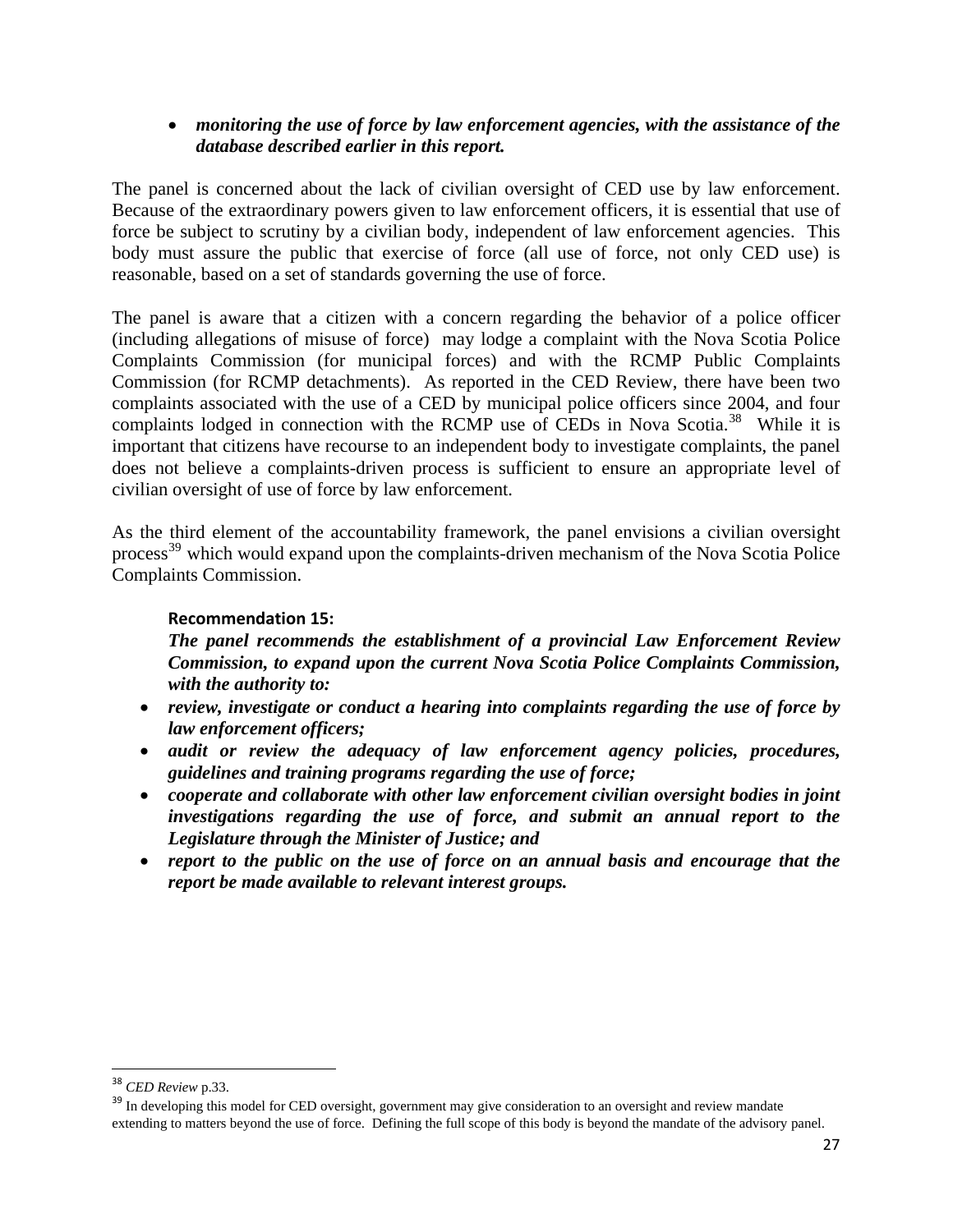# **Informing the public:**

Law enforcement officers are seen by the public as key to maintaining a safe, peaceful society. Public confidence in the police and other law enforcement agencies is essential; citizens must believe that officers are justified in their actions, particularly when force is used.

Few police-citizen interactions have had a more powerful impact on public opinion than the tragic incident at the Vancouver airport involving the use of a CED by police. Although it is maintained that many uses of a CED have produced positive outcomes for law enforcement agencies and the community, the information regarding CED use is perceived by many citizens to be negative, biased and conflicting.

The panel is of the view that this prevailing attitude will only change when the public believe they are receiving independent, unbiased information from a credible source. As part of its role, the Law Enforcement Review Commission will provide information to the public on a regular basis through an annual report on the use of force by law enforcement agencies.

# **Elements required for a comprehensive use of force policy:**

In summary, the panel considers the following components as necessary for the appropriate use of CEDs by law enforcement agencies in Nova Scotia:

- Establishment of uniform provincial use of force standards by the Department of Justice so that law enforcement agencies are properly informed regarding approved devices, principles governing the use of force, specific policy and procedures regarding the application of force, and reporting requirements. These core standards are to be based on best practices as determined through thorough research.
- Training to be delivered according to a provincial use of force training standard determined by the Department of Justice. Training standards for certification and recertification should be uniform, based on best practices. The training curriculum should address all use of force strategies simultaneously using a scenario-based model focused on decision-making. Accreditation of use of force instructors should be based on provincial standards as opposed to criteria established by device manufacturers.
- Collection of information regarding the use of force by all law enforcement agencies, submitted in a uniform format determined by the Department of Justice. A provincial use of force database should be established to allow for independent review of use of force incidents. The database must be sufficient to permit a trend analysis of incidents (when and how the CED was used and in what circumstances); characteristics of subjects; mode of CED use (presentation only, use of probes, multiple use, duration of use); and outcomes. The database should be constructed with input from a variety of experts, law enforcement agencies, policy-makers and the public in order to ensure the data will meet the requirements of a variety of audiences with an interest in the use and impact of the CED.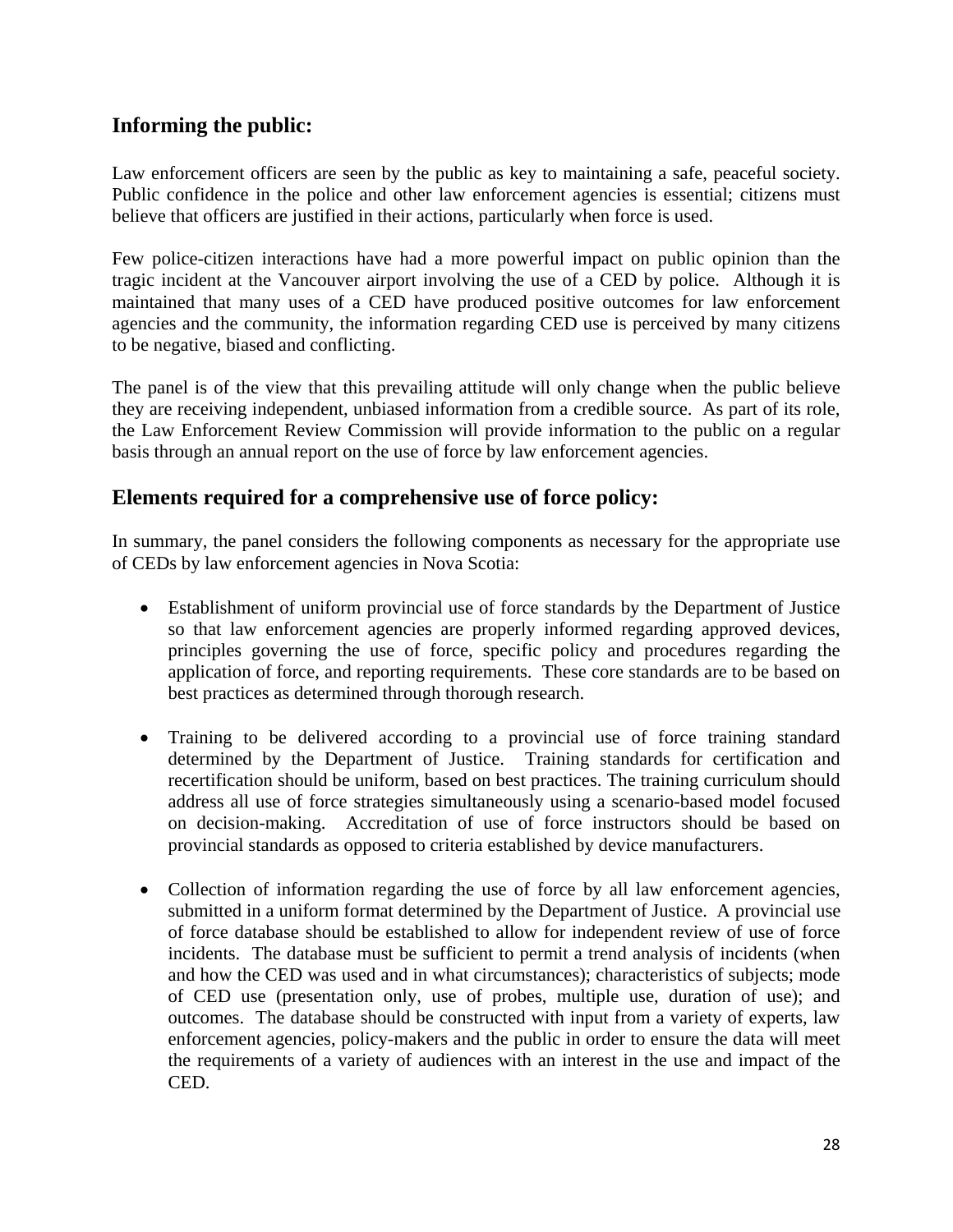- Ensuring public accountability for the use of force through independent oversight of use of force incidents. Reports should be provided to the public on a regular basis so that it is known how force is being applied, under what circumstances and against whom.
- Ongoing research on the safety of devices used by law enforcement and the impact of current policies. Government must invest in research and science in order to ensure that policies are evidence-based. The research efforts should be national in scope, with links to international bodies involved in similar initiatives.

# **Conclusions:**

In the context of its analysis of the findings of the *Nova Scotia Conducted Energy Device Review* and the formulation of the *elements required for a comprehensive use of force policy*, the panel offers the following responses to the key issues it was asked to consider.

## *Is the authorized use of CEDs by the law enforcement community in Nova Scotia appropriate? Is the Provincial Governance Standard regarding CEDs adequate?*

With the science regarding the impact of the CED still evolving, the panel is aware that some have advocated a moratorium on its use pending greater certainty. It is the view of the panel (weighing the science currently available and acknowledging the risks inherent in any use of force) that there are specific instances where the use of the CED is warranted and circumstances where it is not warranted, and that a ban on its use would increase risk to the public and law enforcement personnel.

The panel is concerned about the variation in policies and CED usage among the various law enforcement agencies in Nova Scotia, and the implications of a very broad Provincial Governance Standard that permits significant variation in practice.

The panel is of the view that the current Provincial Governance Standard is unacceptably vague and that the institution of more objective provincial usage standards would lead to greater uniformity and provide more clarity, direction and certainty.

## *Should limits be placed on its use?*

- *Who should be authorized to use CEDs?*
- *Should CED use be prohibited in certain circumstances or against certain individuals?*
- *Should there be limits on multiple use?*

Many questions relevant to policy formulation cannot be answered because there is no central repository of data on CED use. No information was provided in the *Nova Scotia CED Review* regarding the nature of situations in which the device has been used, nor the increases in the number of law enforcement officers certified to use the CED over the three year period examined, nor global changes in other use of force devices or tactics. Accordingly it is not possible for the panel to conclude whether or not overall CED use in Nova Scotia is appropriate, nor which proportion of the usage is appropriate and which is inappropriate.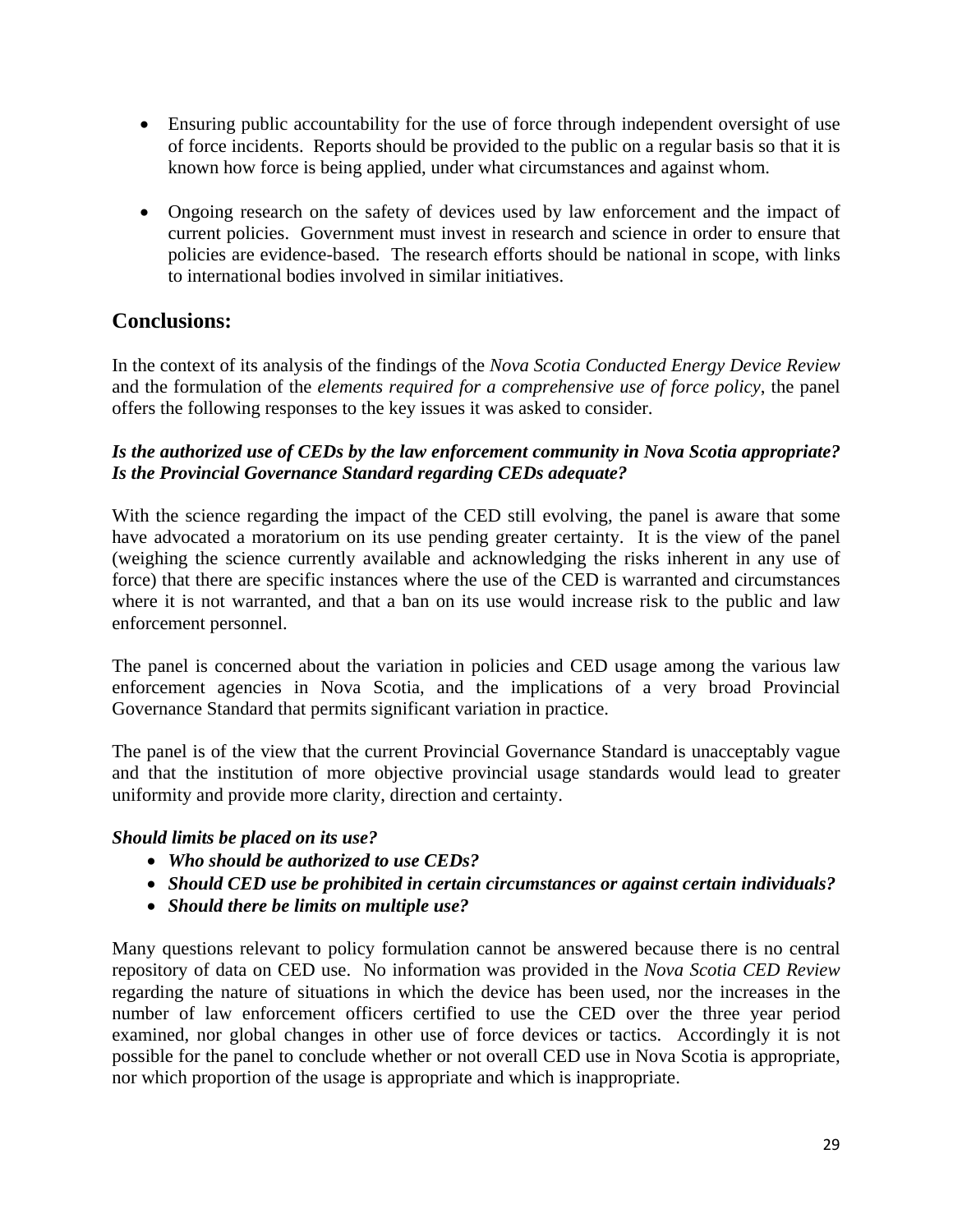The panel is recommending that a provincial database be established within the Department of Justice to permit a comprehensive review of use of force incidents, including CED use. This information is essential for the development and evaluation of policy, including the nature of limits to be placed on the use of CEDs.

## *Are CEDs appropriately placed in the use of force continuum?*

The CED is considered by all Nova Scotia law enforcement agencies to be an 'intermediate weapon' on the use of force continuum. This classification permits CED use in a broad range of circumstances from subjects displaying 'active resistance' to those posing a 'risk of grievous bodily harm or death'.

The panel is concerned that the breadth of this categorization offers insufficient guidance to law enforcement officers and, in providing so much room for individual interpretation, encourages usage creep. The panel is aware that the public perceive the CED to be a powerful, aggressive device and demand assurance that it will not be used by law enforcement officers on subjects who do not appear to pose a serious danger to the public, law enforcement agents or themselves.

While the panel is concerned about the broad nature of the current standard, there was an acknowledgement that any new standard must be based on an analysis of CED utilization data that does not currently exist, as well as a comprehensive review of best practices. This was clearly outside the scope of the mandate provided to the panel. Accordingly the panel is recommending that the Department of Justice immediately conduct a full policy review to evaluate the current standard.

Such a review will take time and many panel members were concerned about the inadequacy of the current Provincial Governance Standard in guiding the actions of law enforcement officers. Therefore, in the interim, until the policy review is completed, the panel recommends that the use of the CED be more narrowly prescribed; i.e. to situations of 'violent or aggressive resistance or active threat that may cause serious injury to the law enforcement officer, the subject or the public'.

## *Are the current standards governing the training and re-certification of law enforcement officers in Nova Scotia appropriate?*

The panel is concerned that there are significant variations in training among law enforcement agencies and that training standards appear to be arbitrary. Some agencies provide training in the use of CEDs in isolation from other use of force tactics, while other agencies provide comprehensive use of force training during the same training program. There is also concern that training curricula developed by the manufacturer TASER International are being implemented without adequate scrutiny.

A detailed analysis of the content and effectiveness of the training curriculum was beyond the scope of the panel's work. However, the panel is of the view that the content of training programs must be evidence-based; i.e. founded on research that demonstrates what content, length, delivery style and refresher frequency are most effective. Accordingly, the panel recommends a process for establishing a provincial use of force training standard.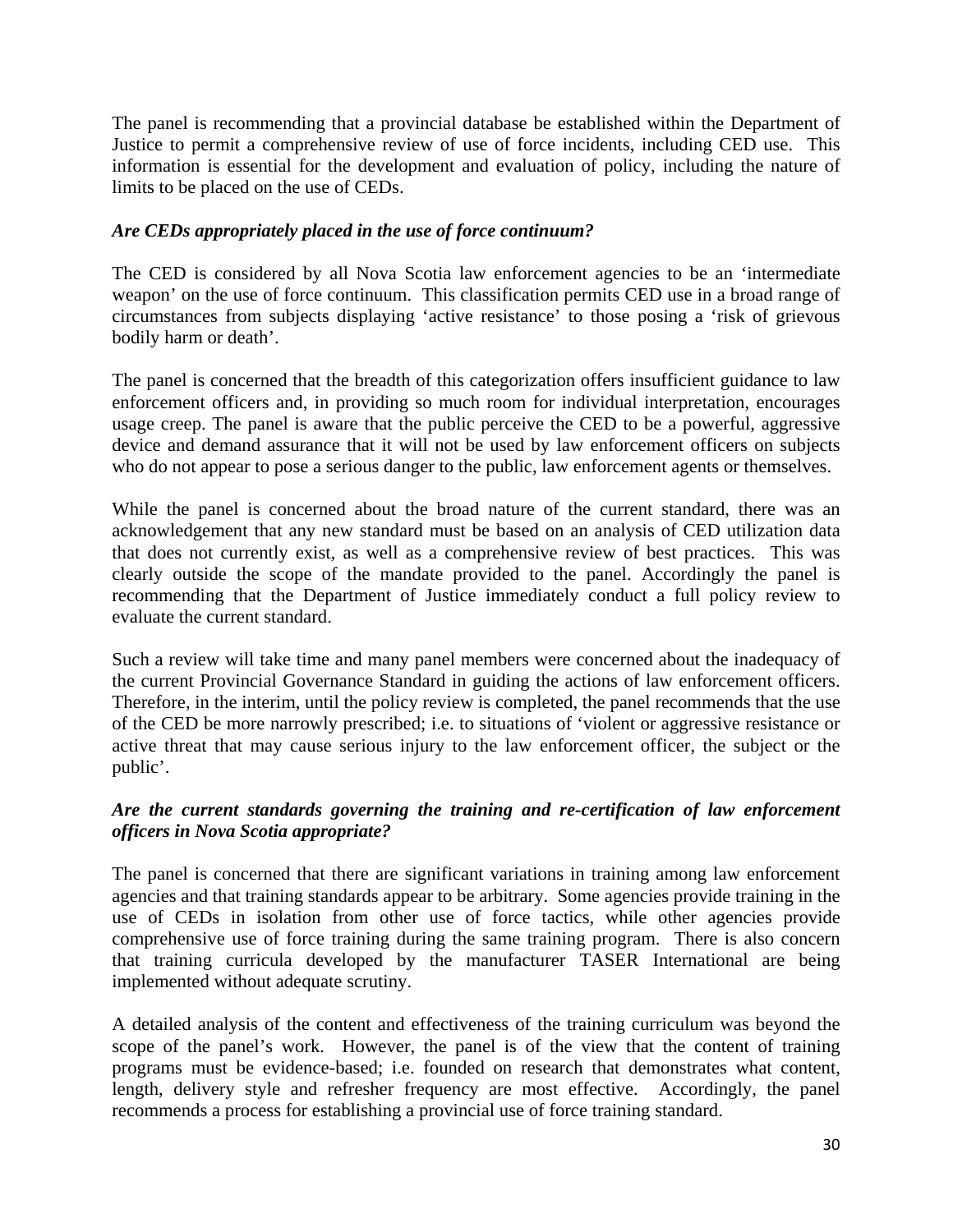*What specific information should be collected and what reports should be provided to improve accountability in the use of CEDs?* 

- *Is the current reporting of CED use adequate to ensure accountability?*
- *Is the information gathered sufficient to guide policy?*
- *Is there a need for a central repository of data?*
- *Are there any gaps where monitoring policy or protocol compliance on the CEDs should be enhanced?*

## *Information:*

Good information is essential for the development and evaluation of policy. Throughout the process of considering matters related to its mandate, the panel was concerned about the lack of information regarding key aspects of CED use.

According to the provisions of the *Nova Scotia Police Act*, the Minister of Justice is responsible for ensuring "an adequate and effective level of policing" throughout the province. As a result of the lack of information, the panel has concluded that the Minister is not in a position to exercise legislated oversight of law enforcement agencies with respect to the use of force.

The panel is recommending that a provincial database be created within the Department of Justice immediately to gather information from law enforcement agencies which will permit a comprehensive review of all use of force incidents. The panel recommends that the database be constructed with input from a broad range of experts and that it be accessible to independent researchers, in order to expand the current knowledge base regarding the use of force. The panel is also recommending that information on use of force incidents in all provinces/territories be submitted to a national database in order to allow the generation of more meaningful research and permit cross-jurisdictional comparisons of CED use.

### *Public Accountability*:

Although the public accepts that it may be necessary for law enforcement agents to use force in certain circumstances, it is essential in a free and democratic society that the public be assured that tight controls are exercised over the use of force and that independent oversight of such incidents be guaranteed.

The panel has concluded that the current accountability framework is inadequate.

The current practice of law enforcement agencies to review use of force incidents internally (by supervisors and specialized trainers) appears to be an appropriate internal governance process. However, the panel is recommending that the Department of Justice play a stronger role in the use of force accountability framework. Accordingly, it is recommended that the position of Use of Force Coordinator be established immediately with a mandate to establish core standards, conduct audits to ensure compliance and monitor the use of force by law enforcement agencies.

As the third element of the accountability framework, the panel envisions a civilian oversight process (provincial Law Enforcement Review Commission) which would expand upon the complaints-driven mechanism of the Nova Scotia Police Complaints Commission.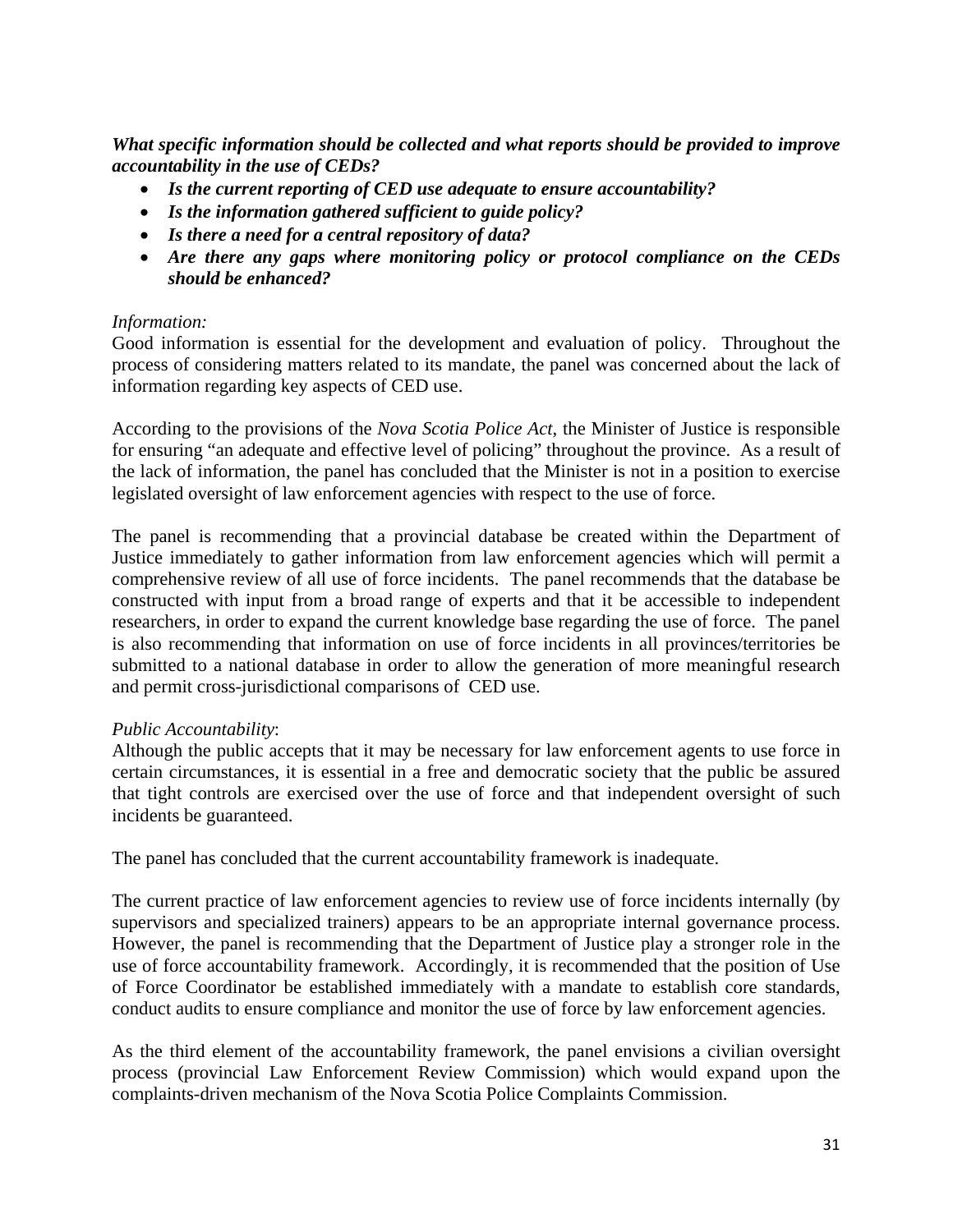### **Recommendation 16:**

*Given the growing public concern regarding the use of CEDs by law enforcement officers, the increased utilization of the devices and the lack of clarity of policies governing its use, the panel urges that the provincial government move to implement these recommendations as soon as possible.*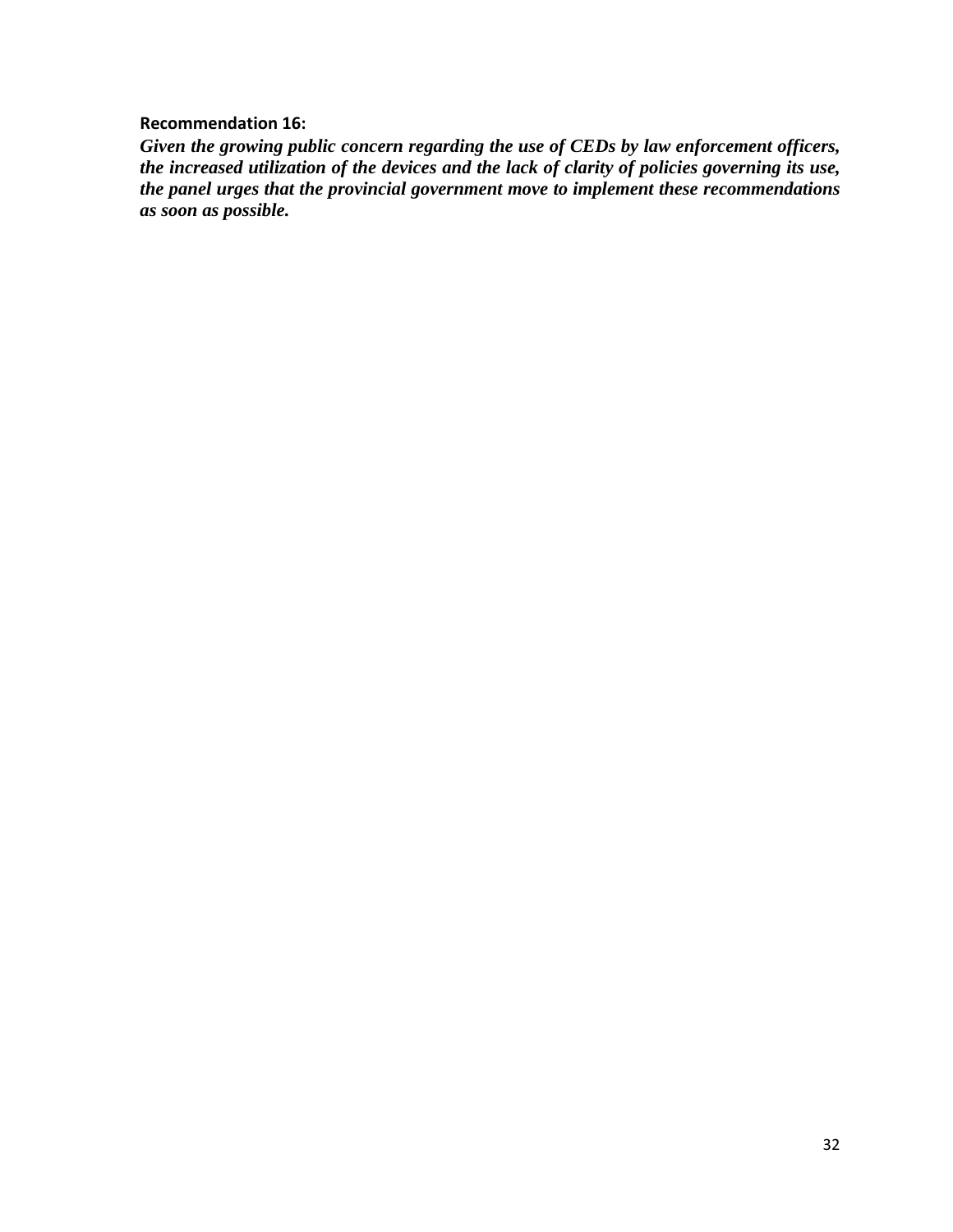# **APPENDIX List of Recommendations**

## *The advisory panel recommends the following:*

## **Safety of the Conducted Energy Device (CED):**

#### **Recommendation 1:**

*A panel of scientific experts be appointed by the Minister of Justice with a mandate to critically and systematically review the new scientific evidence regarding the safety of the CED on an annual basis; summarize the information in a format that would be useful to policy-makers, law enforcement organizations and the public; and make recommendations to the Minister regarding any policy changes that should be considered in the light of new evidence.* 

### **Recommendation 2:**

*Federal/provincial/territorial Ministers responsible for Justice address the current deficiencies in research and evaluation capacity to inform policy regarding the use of force by law enforcement. Either through the establishment of a new body or the enhancement of an existing body, it is recommended that jurisdictions invest in research and science to determine the impact of use of force devices and tactics. The effort should be national in scope, with links to international bodies involved in similar initiatives. The panel notes that the credibility of this body will depend on its autonomy, independence and scientific expertise.* 

### **Data regarding the Use of CEDs:**

### **Recommendation 3:**

*A provincial database be created within the Department of Justice to permit a comprehensive review of use of force incidents, including CED use. The database must be sufficient to permit a trend analysis of incidents (when and how the device was used and in what circumstances); assessment of the risk logic of the officer (risk factors considered, availability of other force options); characteristics of the subjects; the mode of CED use (presentation only, use of probes, multiple use, duration of use); and outcomes. The database should be constructed in consultation with policy-makers, law enforcement agencies and civilian law enforcement oversight bodies, and with the input of experts in large database construction. The panel is recommending that data related to all use of force incidents be collected in a uniform reporting format in order that the relative frequency of use of the various methods can be compared among agencies and over time. The database should be accessible to independent researchers.* 

### **Recommendation 4:**

*Information on use of force incidents in all provinces/territories be submitted to a central body (e.g. the Canadian Centre for Justice Statistics) in a form that will permit the construction of a standardized national database in order to allow the generation of more meaningful research and permit cross-jurisdictional comparisons of CED use. The panel believes it is important to receive input from a variety of experts when designing the data collection format and processes in order to ensure that the data will*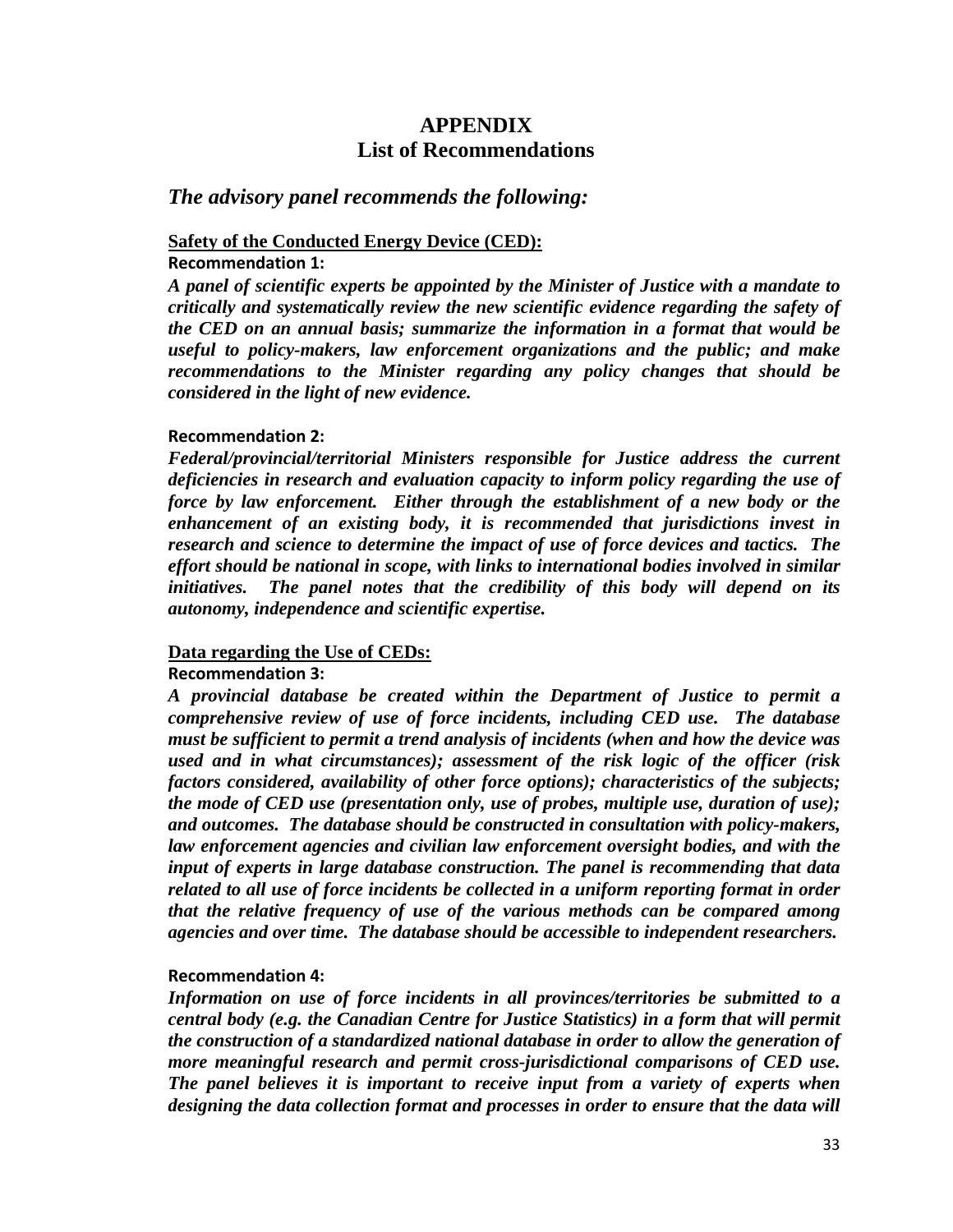*meet the requirements of a variety of audiences with an interest in the use and impact of the CED.* 

#### **Assessment of Use of Force Devices:**

#### **Recommendation 5:**

*The Province establish standards for all use of force devices and prescribe by regulation the devices that may be used by law enforcement agencies. It is further recommended that the Province monitor emerging use of force technologies (including new versions of CEDs) to determine whether they should be accepted for use by law enforcement agencies.* 

#### **Recommendation 6:**

*Federal, provincial and territorial authorities responsible for law enforcement establish a mechanism to ensure an independent, rigorous assessment of the risks and benefits of any device to be used by law enforcement that has the potential for causing harm.* 

#### **Appropriate Use of the CED:**

#### **Recommendation 7:**

*The Department of Justice immediately commit to a full policy review to include an examination of the nature of CED use in the province and an analysis of 'best practices' with a view to establishing a more prescriptive set of provincial use of force standards and procedures.* 

#### **Recommendation 8:**

*In the interim, until the policy review is completed, the use of the CED be restricted to situations of 'violent or aggressive resistance or active threat that may cause serious injury to the law enforcement officer, the subject or the public.'* 

#### **Excited Delirium:**

#### **Recommendation 9:**

*The Province establish a panel of mental health and medical experts to address the issue of excited delirium and submit a separate and detailed report to the Ministers of Justice and Health.* 

#### **Training:**

#### **Recommendation 10:**

*The Department of Justice establish a provincial use of force training standard; ensure that all CED operators are certified according to this standard; and conduct audits to ensure adherence to the standard.* 

#### **Recommendation 11:**

*Training standards for certification and recertification be uniform, based on best practices (evidence-based), with variations based on the differing operational requirements for police agencies, sheriffs and correctional officers. Training should address all use of force strategies simultaneously, using a scenario-based model focusing on decision-making so that officers routinely consider all possible alternatives*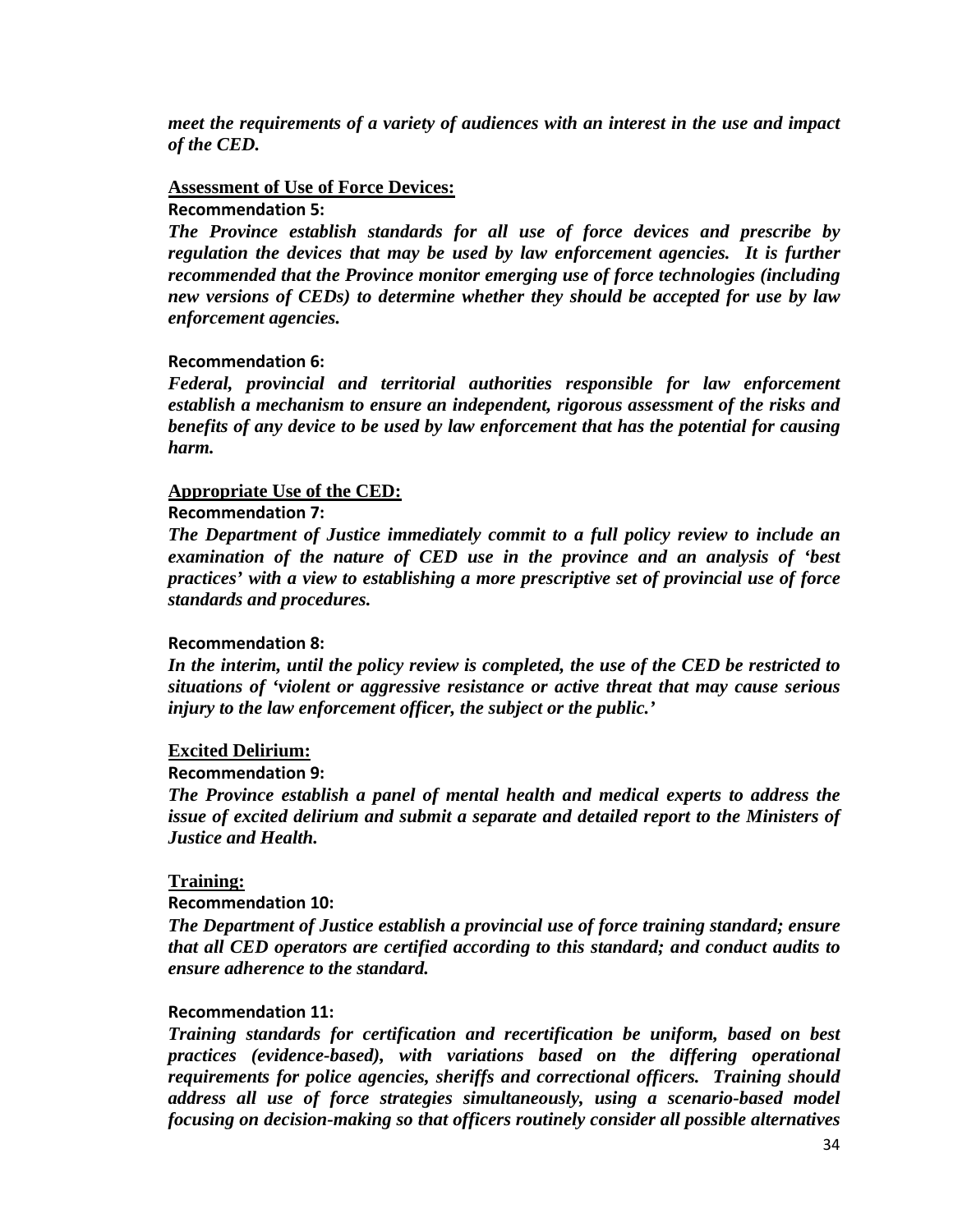*when responding to incidents.[40](#page-35-0) The training should include communications skills to reinforce the importance of officer presence and verbal interaction in defusing many potentially volatile incidents. The training should also address the special approaches to be taken with people apparently suffering from mental disorders. Training should be based on the provincial use of force policies, not taken directly from the manufacturer's curricula without adequate vetting.* 

#### **Recommendation 12:**

*Accreditation of use of force instructors be based on provincial standards, not merely on the basis of criteria established by the manufacturer.* 

#### **Recommendation 13:**

*Supervisors responsible for assessing the use of CEDs by officers under their supervision be certified in the use of CEDs according to provincial standards.* 

#### **Public Accountability:**

#### **Recommendation 14:**

*The position of Use of Force Coordinator be established within the Department of Justice, with responsibility for:* 

- *establishing core standards that clearly provide the parameters for use of force by law enforcement agencies (to include how, when and by whom the device may be deployed; training requirements; reporting obligations; and delineation of authorized weapons and devices);*
- *conducting process audits to ensure compliance with the standards; and*
- *monitoring the use of force by law enforcement agencies, with the assistance of the database described earlier in this report.*

#### **Recommendation 15:**

*A provincial Law Enforcement Review Commission be established, to expand upon the current Nova Scotia Police Complaints Commission, with the authority to:* 

- *review, investigate or conduct a hearing into complaints regarding the use of force by law enforcement officers;*
- *audit or review the adequacy of law enforcement agency policies, procedures, guidelines and training programs regarding the use of force;*
- *cooperate and collaborate with other law enforcement civilian oversight bodies in joint investigations regarding the use of force, and submit an annual report to the Legislature through the Minister of Justice; and*
- *report to the public on the use of force on an annual basis and encourage that the report be made available to relevant interest groups.*

<span id="page-35-0"></span><sup>&</sup>lt;sup>40</sup> The panel suggests that the Department of Justice consider acquiring use of force simulators to be used in scenario-based training for law enforcement officers.